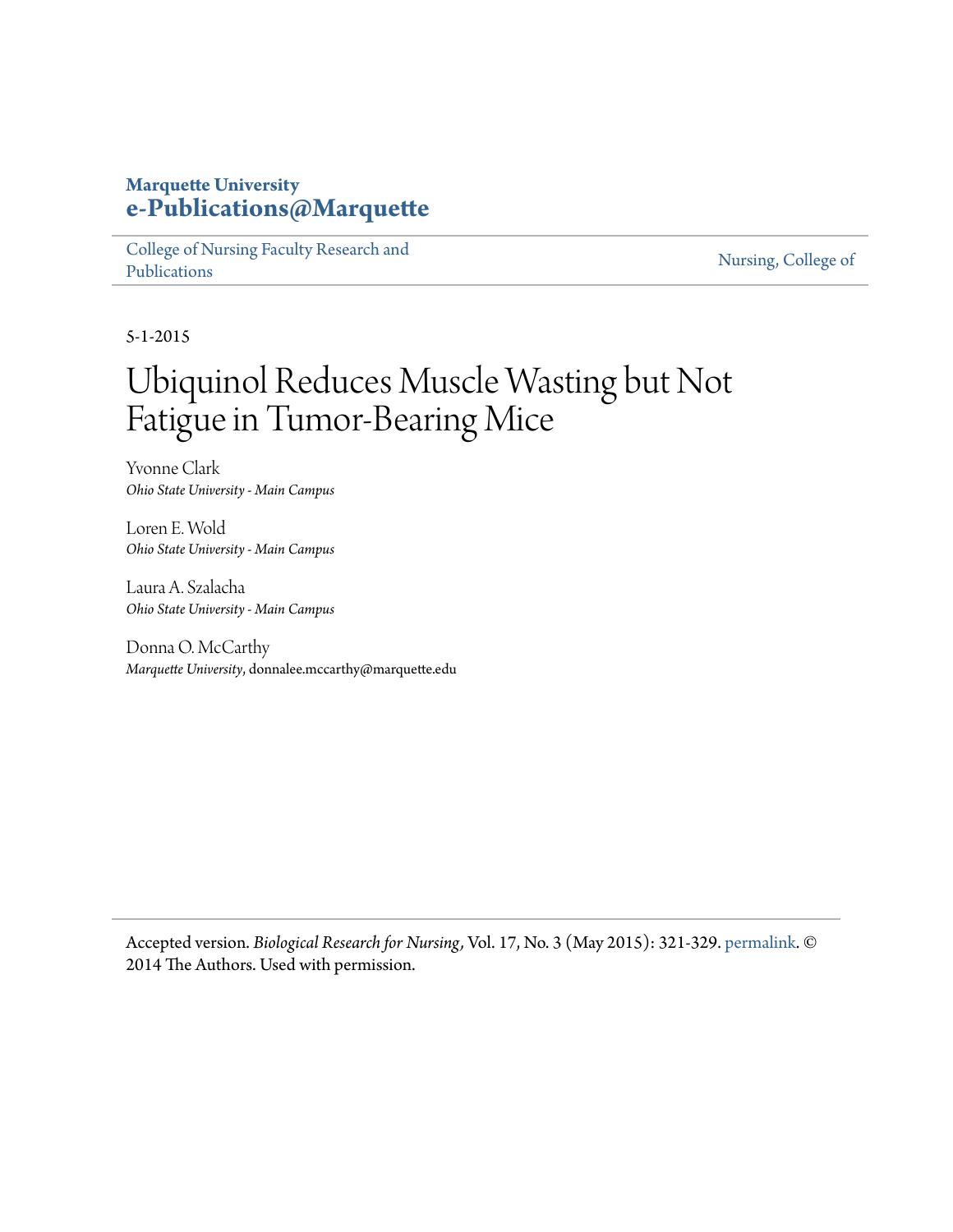# Ubiquinol Reduces Muscle Wasting but Not Fatigue in Tumor-Bearing Mice

Yvonne Y. Clark *Pain Evaluation and Management Center of Ohio, Dayton, OH* Loren E. Wold *College of Nursing, The Ohio State University,*

*Columbus, OH*

Laura A. Szalacha *College of Nursing, The Ohio State University, Columbus, OH*

## Donna O. McCarthy

*College of Nursing, Marquette University, Milwaukee, WI*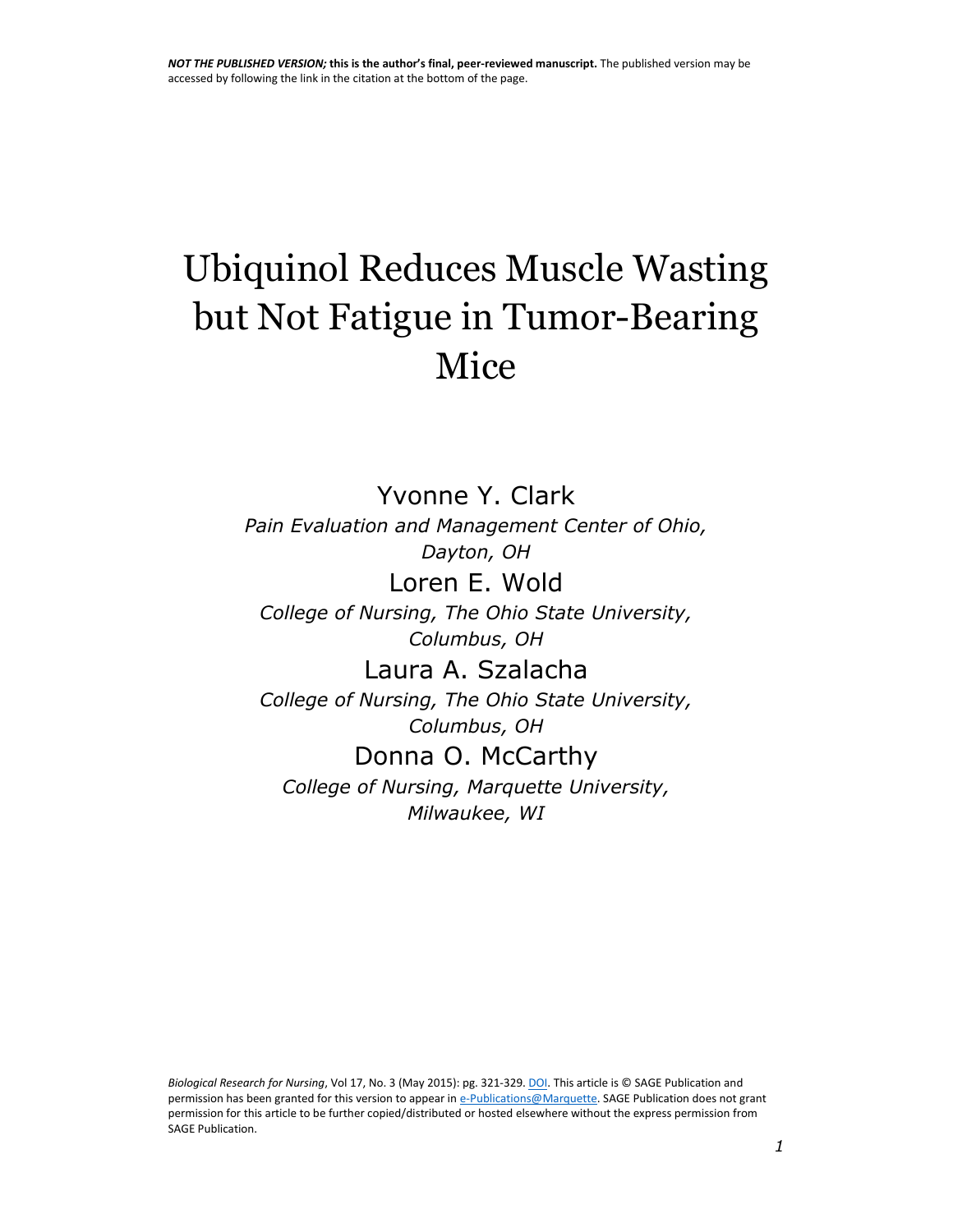#### **Abstract**

**Purpose:** Fatigue is the most common and distressing symptom reported by cancer patients during and after treatment. Tumor growth increases oxidative stress and cytokine production, which causes skeletal muscle wasting and cardiac dysfunction. The purpose of this study was to determine whether treatment with the antioxidant ubiquinol improves muscle mass, cardiac function, and behavioral measures of fatigue in tumor-bearing mice. **Method:** Adult female mice were inoculated with colon26 tumor cells. Half the control and tumor-bearing mice were administered ubiquinol (500 mg/kg/day) in their drinking water. Voluntary wheel running (i.e., voluntary running activity [VRA]) and grip strength were measured at Days 0, 8, 14, and 17 of tumor growth. Cardiac function was measured using echocardiography on Day 18 or 19. Biomarkers of inflammation, protein degradation, and oxidative stress were measured in serum and heart and gastrocnemius tissue.

**Results:** VRA and grip strength progressively declined in tumor-bearing mice. Muscle mass and myocardial diastolic function were decreased, and expression of proinflammatory cytokines was increased in serum and muscle and heart tissue on Day 19 of tumor growth. Oxidative stress was present only in the heart, while biomarkers of protein degradation were increased only in the gastrocnemius muscle. Ubiquinol increased muscle mass in the tumorbearing and control animals but had no effect on the expression of biomarkers of inflammation, protein degradation, or oxidative stress or on behavioral measures of fatigue.

**Keywords:** cancer-related fatigue, ubiquinol, tumor growth, mice, colon26 adenocarcinoma, oxidative stress

Cancer patients report that the symptom of fatigue is more distressing than that of pain, nausea, or vomiting [\(Berger et al.,](https://www.ncbi.nlm.nih.gov/pmc/articles/PMC4363037/#R4)  [2010\)](https://www.ncbi.nlm.nih.gov/pmc/articles/PMC4363037/#R4). Fatigue can be present at diagnosis, increases during treatment, and can persist for years after treatment is completed. Cancer-related fatigue (CRF) impairs the patient's functional ability and affects employment status [\(Amir, Wilson, Hennings, & Young,](https://www.ncbi.nlm.nih.gov/pmc/articles/PMC4363037/#R1)  [2012;](https://www.ncbi.nlm.nih.gov/pmc/articles/PMC4363037/#R1) [Minton et al., 2013;](https://www.ncbi.nlm.nih.gov/pmc/articles/PMC4363037/#R24) [Munir, Yarker, & McDermott,](https://www.ncbi.nlm.nih.gov/pmc/articles/PMC4363037/#R26) 2009) and, in patients with persistent tumor disease, is associated with loss of lean body (muscle) mass and reduced effort tolerance [\(Martin et al., 2013;](https://www.ncbi.nlm.nih.gov/pmc/articles/PMC4363037/#R22) [Weber et al., 2009\)](https://www.ncbi.nlm.nih.gov/pmc/articles/PMC4363037/#R49). The causes of CRF are not clearly understood, and treatment is largely intuitive [\(Dantzer, Meagher, & Cleeland, 2013;](https://www.ncbi.nlm.nih.gov/pmc/articles/PMC4363037/#R8) [Dodson et al., 2011\)](https://www.ncbi.nlm.nih.gov/pmc/articles/PMC4363037/#R9).

Disturbances in regulation of the hypothalamic–pituitary– adrenal axis, serotonin synthesis, and circadian rhythms [\(Barsevik et](https://www.ncbi.nlm.nih.gov/pmc/articles/PMC4363037/#R2)  [al., 2010;](https://www.ncbi.nlm.nih.gov/pmc/articles/PMC4363037/#R2) [Silverman, Heim, Nater, Marques, & Sternberg, 2010\)](https://www.ncbi.nlm.nih.gov/pmc/articles/PMC4363037/#R41) have all been implicated in the pathobiology of CRF. There is also a significant body of literature implicating increased host or tumor

*Biological Research for Nursing*, Vol 17, No. 3 (May 2015): pg. 321-329[. DOI.](http://dx.doi.org/10.1177/1099800414543822) This article is © SAGE Publication and permission has been granted for this version to appear i[n e-Publications@Marquette.](http://epublications.marquette.edu/) SAGE Publication does not grant permission for this article to be further copied/distributed or hosted elsewhere without the express permission from SAGE Publication.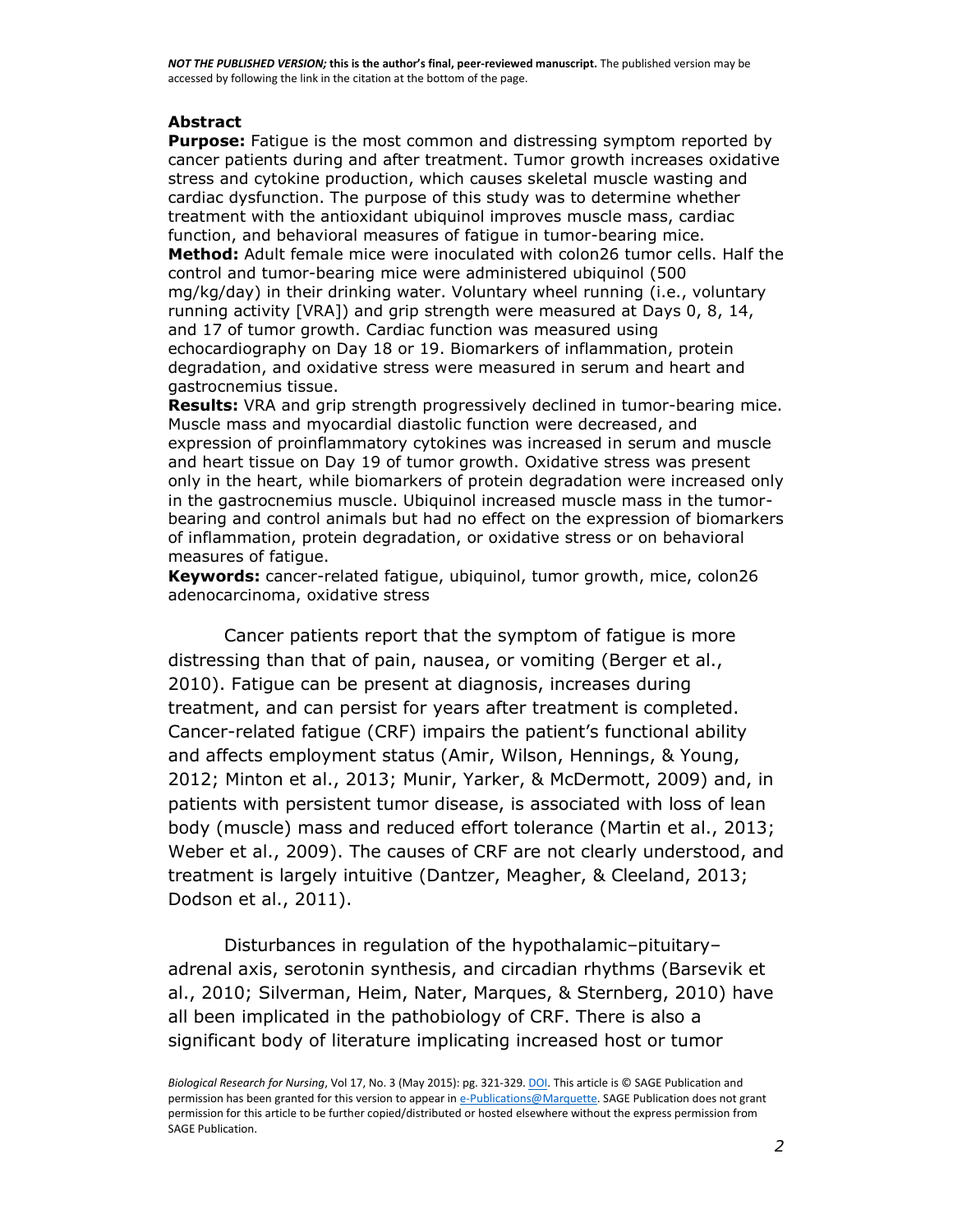production of proinflammatory cytokines [\(Liu et al., 2012;](https://www.ncbi.nlm.nih.gov/pmc/articles/PMC4363037/#R19) [Saligan &](https://www.ncbi.nlm.nih.gov/pmc/articles/PMC4363037/#R37)  [Kim, 2012;](https://www.ncbi.nlm.nih.gov/pmc/articles/PMC4363037/#R37) [Wang et al., 2012\)](https://www.ncbi.nlm.nih.gov/pmc/articles/PMC4363037/#R48) and reactive oxygen species (ROS; [Gilliam & St. Clair, 2011;](https://www.ncbi.nlm.nih.gov/pmc/articles/PMC4363037/#R15) [Reid & Moylan, 2011\)](https://www.ncbi.nlm.nih.gov/pmc/articles/PMC4363037/#R35) in the pathobiology of CRF, particularly in tumor-induced skeletal muscle wasting [\(Suzuki,](https://www.ncbi.nlm.nih.gov/pmc/articles/PMC4363037/#R43)  [Asakawa, Amitani, Nakamura, & Inui, 2013;](https://www.ncbi.nlm.nih.gov/pmc/articles/PMC4363037/#R43) [van Hall, 2012\)](https://www.ncbi.nlm.nih.gov/pmc/articles/PMC4363037/#R47) and cardiac dysfunction [\(Marin-Corral et al., 2010;](https://www.ncbi.nlm.nih.gov/pmc/articles/PMC4363037/#R21) [Mazevet et al., 2013\)](https://www.ncbi.nlm.nih.gov/pmc/articles/PMC4363037/#R23). Tumor necrosis factor α (TNF-α) acts via the type I receptor for TNF-α (TNFR1) to activate intracellular pathways involved in muscle wasting, including the ubiquitin proteosome ATP-dependent pathway (UPP) and the autophagy–lysosome system (ALS; [Fearon, Glass, & Guttridge,](https://www.ncbi.nlm.nih.gov/pmc/articles/PMC4363037/#R12)  [2012;](https://www.ncbi.nlm.nih.gov/pmc/articles/PMC4363037/#R12) [Sandri, 2013\)](https://www.ncbi.nlm.nih.gov/pmc/articles/PMC4363037/#R38). MuRF1 and MAFbx are two ligases in the UPP that ubiquinate myofibrillar proteins to be degraded in the proteasome [\(Foletta, White, Larsen, Leger, & Russell, 2011\)](https://www.ncbi.nlm.nih.gov/pmc/articles/PMC4363037/#R13). BNIP3 is involved in the formation of phagosomes and increased activity of the ALS [\(Bellot](https://www.ncbi.nlm.nih.gov/pmc/articles/PMC4363037/#R3)  [et al., 2009\)](https://www.ncbi.nlm.nih.gov/pmc/articles/PMC4363037/#R3). Skeletal muscle expression of MAFbx, MuRF1, and BNIP3 messenger RNA (mRNA) is increased in tumor-bearing mice [\(Tian,](https://www.ncbi.nlm.nih.gov/pmc/articles/PMC4363037/#R44)  [Asp, Nishijima, & Belury, 2011;](https://www.ncbi.nlm.nih.gov/pmc/articles/PMC4363037/#R44) [Xu et al., 2011\)](https://www.ncbi.nlm.nih.gov/pmc/articles/PMC4363037/#R53), though evidence from muscle biopsies of cancer patients is inconsistent ([D'Orlando et al.,](https://www.ncbi.nlm.nih.gov/pmc/articles/PMC4363037/#R10)  [2014;](https://www.ncbi.nlm.nih.gov/pmc/articles/PMC4363037/#R10) [Sun, Ye, Qian, Xu, & Hu, 2012;](https://www.ncbi.nlm.nih.gov/pmc/articles/PMC4363037/#R42) V. E. Baracos to D.O.M., personal communication, October 11, 2013).

Proinflammatory cytokines also increase the production of ROS in target tissues [\(Reid & Moylan, 2011\)](https://www.ncbi.nlm.nih.gov/pmc/articles/PMC4363037/#R35). Increased oxidant activity is associated with increased expression of MuRF-1, MAFbx, and BNIP3 mRNA and skeletal muscle wasting [\(Suzuki et al., 2013\)](https://www.ncbi.nlm.nih.gov/pmc/articles/PMC4363037/#R43). Researchers have also described evidence of oxidative damage to proteins affecting contraction, glycolysis, and mitochondrial metabolism in the heart as well as in the skeletal muscle of tumor-bearing animals [\(Marin-Corral](https://www.ncbi.nlm.nih.gov/pmc/articles/PMC4363037/#R21)  [et al., 2010;](https://www.ncbi.nlm.nih.gov/pmc/articles/PMC4363037/#R21) [Tian et al., 2010\)](https://www.ncbi.nlm.nih.gov/pmc/articles/PMC4363037/#R45). These studies suggest that oxidative stress may be a potential target for reducing skeletal muscle wasting and perhaps CRF.

Ubiquinone (CoQ10) is an endogenously synthesized, lipidsoluble antioxidant. Tissue levels of CoQ10 are decreased in patients with lung, melanoma, and cervical cancer compared to healthy controls [\(Cobanoglu et al., 2011;](https://www.ncbi.nlm.nih.gov/pmc/articles/PMC4363037/#R5) [Rusciani et al., 2006\)](https://www.ncbi.nlm.nih.gov/pmc/articles/PMC4363037/#R36). Treatment with CoQ10 has been shown to reduce chemotherapy-induced cardiotoxicity and nephrotoxicity in healthy mice [\(El-Sheikh, Morsy,](https://www.ncbi.nlm.nih.gov/pmc/articles/PMC4363037/#R11)  [Mahmoud, Rifaai, & Abdelrahman, 2012;](https://www.ncbi.nlm.nih.gov/pmc/articles/PMC4363037/#R11) [Fouad, Al-Sultan, Refaie, &](https://www.ncbi.nlm.nih.gov/pmc/articles/PMC4363037/#R14)  [Yacoubi, 2010\)](https://www.ncbi.nlm.nih.gov/pmc/articles/PMC4363037/#R14). The effects of CoQ10 or ubiquinol, the reduced form of

*Biological Research for Nursing*, Vol 17, No. 3 (May 2015): pg. 321-329[. DOI.](http://dx.doi.org/10.1177/1099800414543822) This article is © SAGE Publication and permission has been granted for this version to appear i[n e-Publications@Marquette.](http://epublications.marquette.edu/) SAGE Publication does not grant permission for this article to be further copied/distributed or hosted elsewhere without the express permission from SAGE Publication.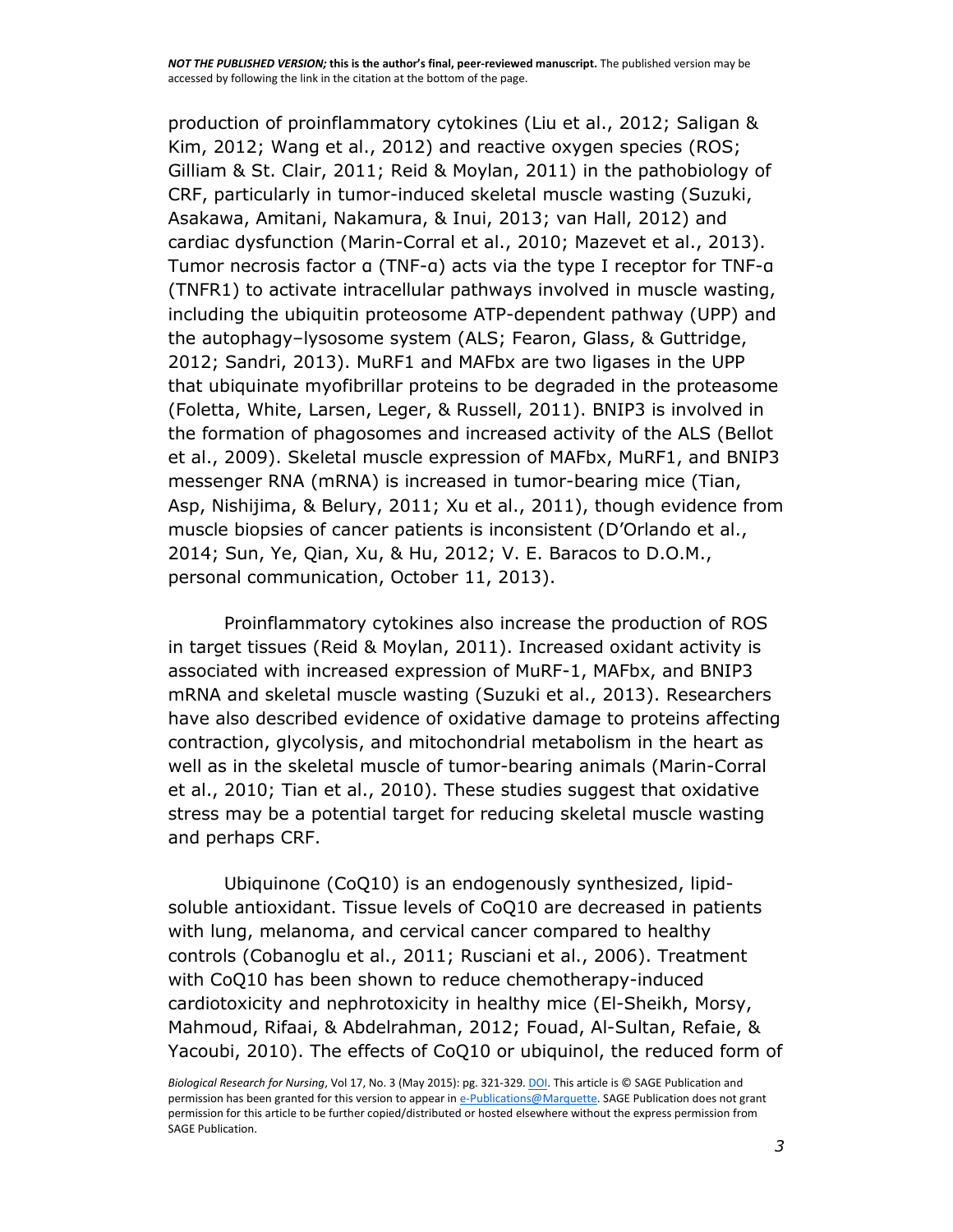CoQ10, on tumor-induced oxidative stress, muscle wasting, and myocardial dysfunction have not been studied. The purpose of the present study was to determine the effects of ubiquinol treatment on skeletal muscle mass, myocardial function, expression of biomarkers of inflammation, oxidative stress, protein degradation, and behavioral measures of fatigue in a mouse model of CRF.

## **Method**

A total of 64 adult female CD2F1 mice (Charles River) were randomly assigned to one of four groups (tumor/no drug, tumor + drug, control/no drug, and control  $+$  drug). A power analysis using data from pilot work indicated that 16 mice per group were needed to detect a moderate effect size of ubiquinol on muscle mass. Three experiments were conducted using 18–24 animals in each experiment, and the data were pooled. All procedures were approved by the Institutional Animal Care and Use Committee of the Ohio State University and were conducted according to the National Institutes of Health *Guide for the Care and Use of Laboratory Animals*.

All mice were maintained on a 12-hr light–dark cycle and housed individually. Tumor growth was induced using the colon26 murine tumor cell line. This tumor cell line secretes interleukin 6 (IL-6) and TNF-α ([Graves, Ramsay, & McCarthy, 2006\)](https://www.ncbi.nlm.nih.gov/pmc/articles/PMC4363037/#R16) and does not metastasize when injected subcutaneously [\(Okayama et al., 2009\)](https://www.ncbi.nlm.nih.gov/pmc/articles/PMC4363037/#R29). It is frequently used to model the systemic effects of tumor growth on skeletal muscle, heart, gut, and skin [\(Cosper & Leinwand, 2011;](https://www.ncbi.nlm.nih.gov/pmc/articles/PMC4363037/#R6) [Murphy, Chee, Trieu, Naim, & Lynch, 2012;](https://www.ncbi.nlm.nih.gov/pmc/articles/PMC4363037/#R27) [Redon et al., 2010;](https://www.ncbi.nlm.nih.gov/pmc/articles/PMC4363037/#R34) [Shadfar et al., 2011;](https://www.ncbi.nlm.nih.gov/pmc/articles/PMC4363037/#R40) [Tian et al., 2011\)](https://www.ncbi.nlm.nih.gov/pmc/articles/PMC4363037/#R44). The gastrocnemius is most often used to study the effects of tumor growth on skeletal muscle because it contains both slow- and fast-twitch fibers.

On Day 0, a total of 32 mice were injected subcutaneously between the scapulae with  $5 \times 10^5$  of colon26 cells suspended in 0.2 ml of saline, as previously described [\(Xu et al., 2011\)](https://www.ncbi.nlm.nih.gov/pmc/articles/PMC4363037/#R53), and 32 control animals were injected with 0.2 ml saline alone. On Day 1, half of the control ( $n = 16$ ) and half of the tumor-bearing mice ( $n = 16$ ) received a 2% solution of ubiquinol (Kaneka Nutrients L.P., Pasadena, CA) in their drinking water; the other half of the tumor-bearing and control mice received a control solution provided by the manufacturer in their

*Biological Research for Nursing*, Vol 17, No. 3 (May 2015): pg. 321-329[. DOI.](http://dx.doi.org/10.1177/1099800414543822) This article is © SAGE Publication and permission has been granted for this version to appear i[n e-Publications@Marquette.](http://epublications.marquette.edu/) SAGE Publication does not grant permission for this article to be further copied/distributed or hosted elsewhere without the express permission from SAGE Publication.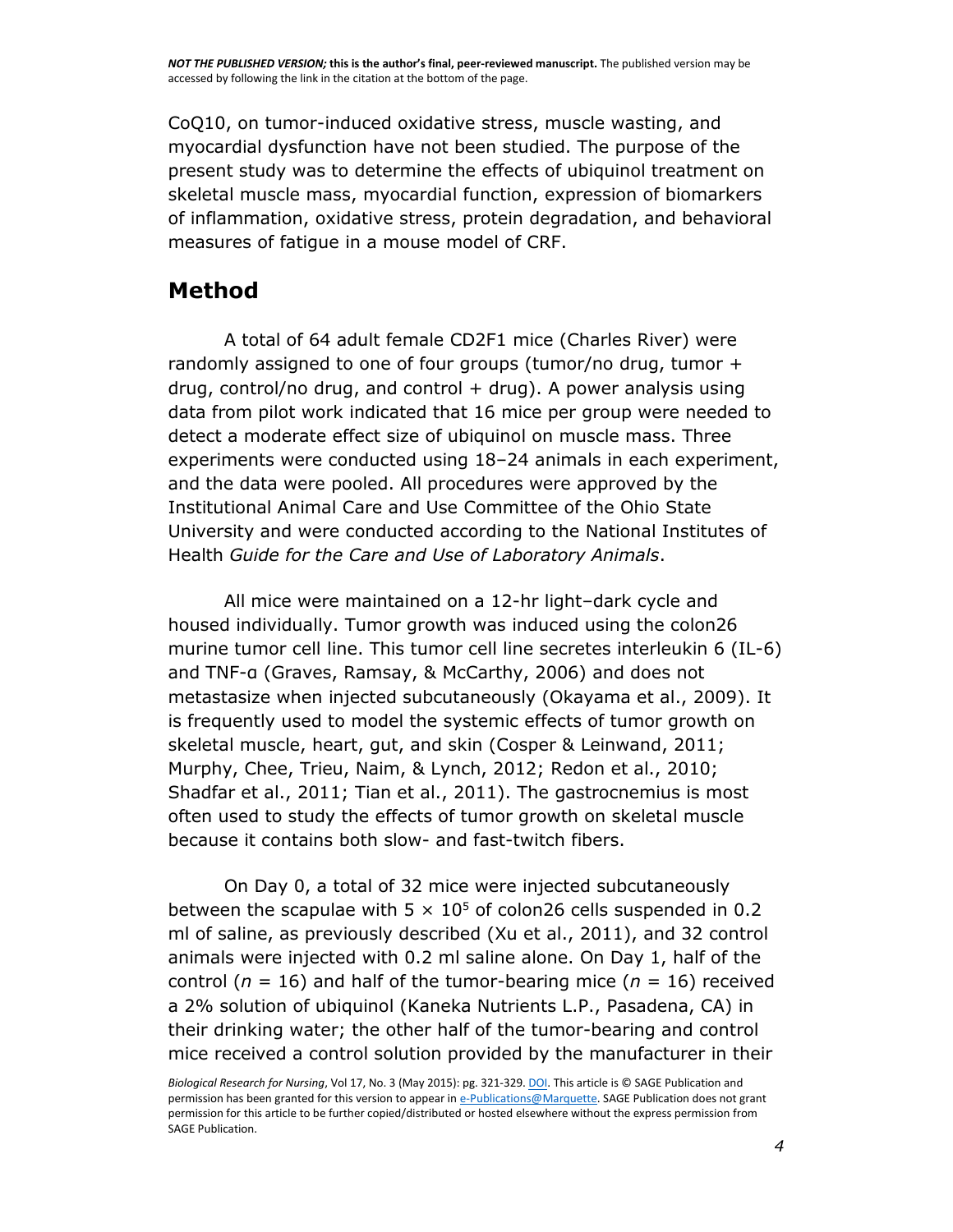drinking water. The concentration was based on delivering a dose of 500 mg/kg/day in a volume of 4–5 ml, the average volume of fluid consumed by 20-g mice. This dose was previously shown to reduce inflammatory gene transcripts in a mouse model of aging [\(Schmelzer](https://www.ncbi.nlm.nih.gov/pmc/articles/PMC4363037/#R39)  [et al., 2010\)](https://www.ncbi.nlm.nih.gov/pmc/articles/PMC4363037/#R39). Fluid intake was measured every 3 days by weighing the sipper bottles before and after placement of fresh food and water.

Fatigue was modeled as reduced voluntary running activity (VRA; [Wood, Nail, Gilster, Winters, &](https://www.ncbi.nlm.nih.gov/pmc/articles/PMC4363037/#R50) Elsea, 2006; [Zombeck, Fey,](https://www.ncbi.nlm.nih.gov/pmc/articles/PMC4363037/#R55)  [Lyng, & Sonis, 2013\)](https://www.ncbi.nlm.nih.gov/pmc/articles/PMC4363037/#R55). Running wheels (4 in.) were placed inside each cage and connected to a computer and data processor (Columbus Instruments, Columbus, OH). Mice were acclimated to the running wheels for 1 week prior to tumor cell injection. Total wheel turns were recorded for 24 hr on Days 0, 8, 14, and 17 of tumor growth to capture the onset of changes in VRA in relation to tumor growth.

Weakness was modeled as reduced forelimb grip strength [\(Murphy et al., 2012\)](https://www.ncbi.nlm.nih.gov/pmc/articles/PMC4363037/#R27) using an automated grip strength meter (Columbus Instruments). Grip strength was measured on Days 0, 8, 14, and 17 of tumor growth. Each mouse was lowered vertically by its tail until the forelimbs rested on the grid and then pulled horizontally until it dislodged from the grid. Three measurements were taken and averaged to determine the grams of force required to dislodge the mouse from the grid. Because smaller mice would be expected to generate less grip strength, this measure was normalized to body weight [\(Murphy et al., 2012\)](https://www.ncbi.nlm.nih.gov/pmc/articles/PMC4363037/#R27).

Echocardiography was performed on Day 18 or 19 using a VisualSonics Vivo 2100 Ultra High Resolution In Vivo Imaging System (VisualSolics, Toronto, Ontario, Canada), as previously described [\(Tournoux et al., 2011;](https://www.ncbi.nlm.nih.gov/pmc/articles/PMC4363037/#R46) [Xu et al., 2011\)](https://www.ncbi.nlm.nih.gov/pmc/articles/PMC4363037/#R53). Scanning was performed at a frequency of 20 MHz, and three total measures were averaged from different points within the cardiac cycle according to the standards set forth by the American Society for Echocardiography. M-mode images were obtained at the level of the papillary muscles to assess left ventricular systolic diameter (LVSD), LV diastolic diameter (LVDD), isovolumetric relaxation (IVRT), and posterior wall thickness (PWT). Mmode calculations were used to derive fractional shortening ( $FS =$ LVDD − LVSD/LVDD).

*Biological Research for Nursing*, Vol 17, No. 3 (May 2015): pg. 321-329[. DOI.](http://dx.doi.org/10.1177/1099800414543822) This article is © SAGE Publication and permission has been granted for this version to appear i[n e-Publications@Marquette.](http://epublications.marquette.edu/) SAGE Publication does not grant permission for this article to be further copied/distributed or hosted elsewhere without the express permission from SAGE Publication.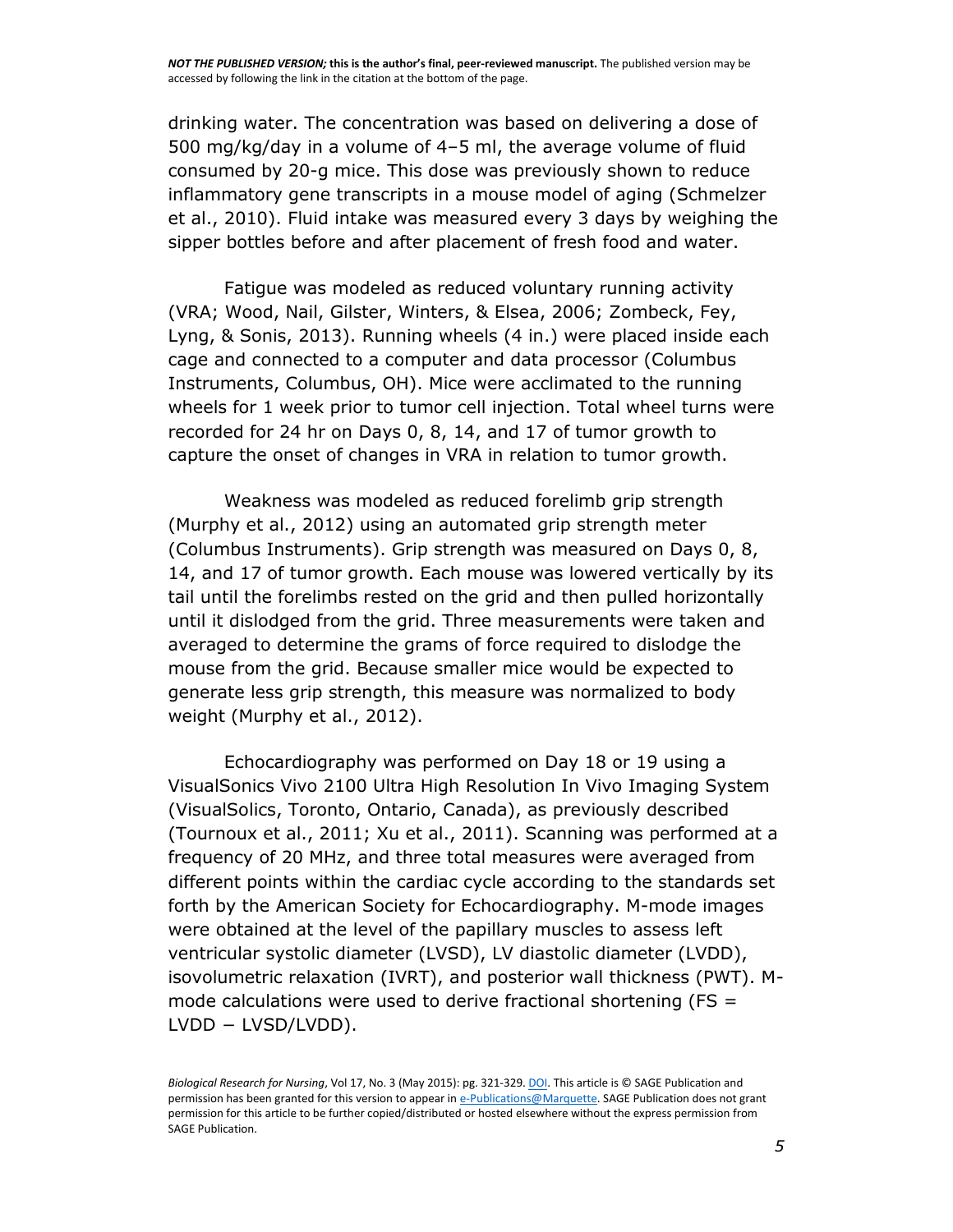Following echocardiography, the mice were deeply anesthetized by injecting 2 mg of 1% ketamine/xylazine. Blood was drawn from the submandibular vein and placed into a micro-centrifuge tube containing 100 μl of 0.1 M EDTA. The heart, right and left gastrocnemius muscles, and tumor were dissected and weighed. The muscles and heart were snap frozen in liquid nitrogen and stored at −80°C until biochemical analyses. Blood samples were centrifuged, and the serum was collected and stored at −20°C until analyses of cytokine levels. To control for variations in dissected muscle weights, the weight of the left and right gastrocnemius muscles were averaged to determine gastrocnemius muscle weight. The heart and gastrocnemius muscle weights were also normalized to body weight and expressed as heart or gastrocnemius muscle mass (mg/g). Weights of these tissues were also normalized to carcass weight (body weight – tumor weight).

Serum concentrations of IL-6 and the TNFR1 were measured using commercially available enzyme-linked immunosorbent assay kits for murine TNFR1 and IL-6 (Meso Scale Discovery, Rockville, MD) according to the manufacturer's instructions. All samples were tested in duplicate, and the results are expressed as picograms protein per milliliter of serum (pg/ml). Glutathione exists in cells in reduced sulfhydryl (GSH) and oxidized (GSSG) forms [\(Owen & Butterfield,](https://www.ncbi.nlm.nih.gov/pmc/articles/PMC4363037/#R30)  [2010\)](https://www.ncbi.nlm.nih.gov/pmc/articles/PMC4363037/#R30). Cardiac and gastrocnemius muscle tissue (30 mg each) were homogenized to measure GSH and GSSG concentrations as described by [Rahman, Kode, and Biswas \(2006\).](https://www.ncbi.nlm.nih.gov/pmc/articles/PMC4363037/#R33) Results are reported as the GSH/GSSG ratio. A decreased ratio indicates oxidative stress.

Expression of BNIP3, MAFbx, MuRF1, IL-6, and TNFR1 mRNA in gastrocnemius and heart tissue were measured using real-time polymerase chain reaction (PCR). Total RNA was extracted from 30 mg of frozen tissue using the Fibrous Tissue Mini Kit per manufacturer's instructions (Qiagen, Netherlands). RNA quantity and purity were checked using the Nano-Drop (Thermo Scientific, Waltham, MA), and quality was verified on an agarose gel. The RNA was reverse transcribed, and the complementary DNA was probed for expression of genes of interest using PCR with primer pairs specific for those genes as previously described [\(Xu et al., 2011\)](https://www.ncbi.nlm.nih.gov/pmc/articles/PMC4363037/#R53). Expression of each gene was normalized to expression of glyceraldehyde-3-phosphate dehydrogenase.

*Biological Research for Nursing*, Vol 17, No. 3 (May 2015): pg. 321-329[. DOI.](http://dx.doi.org/10.1177/1099800414543822) This article is © SAGE Publication and permission has been granted for this version to appear i[n e-Publications@Marquette.](http://epublications.marquette.edu/) SAGE Publication does not grant permission for this article to be further copied/distributed or hosted elsewhere without the express permission from SAGE Publication.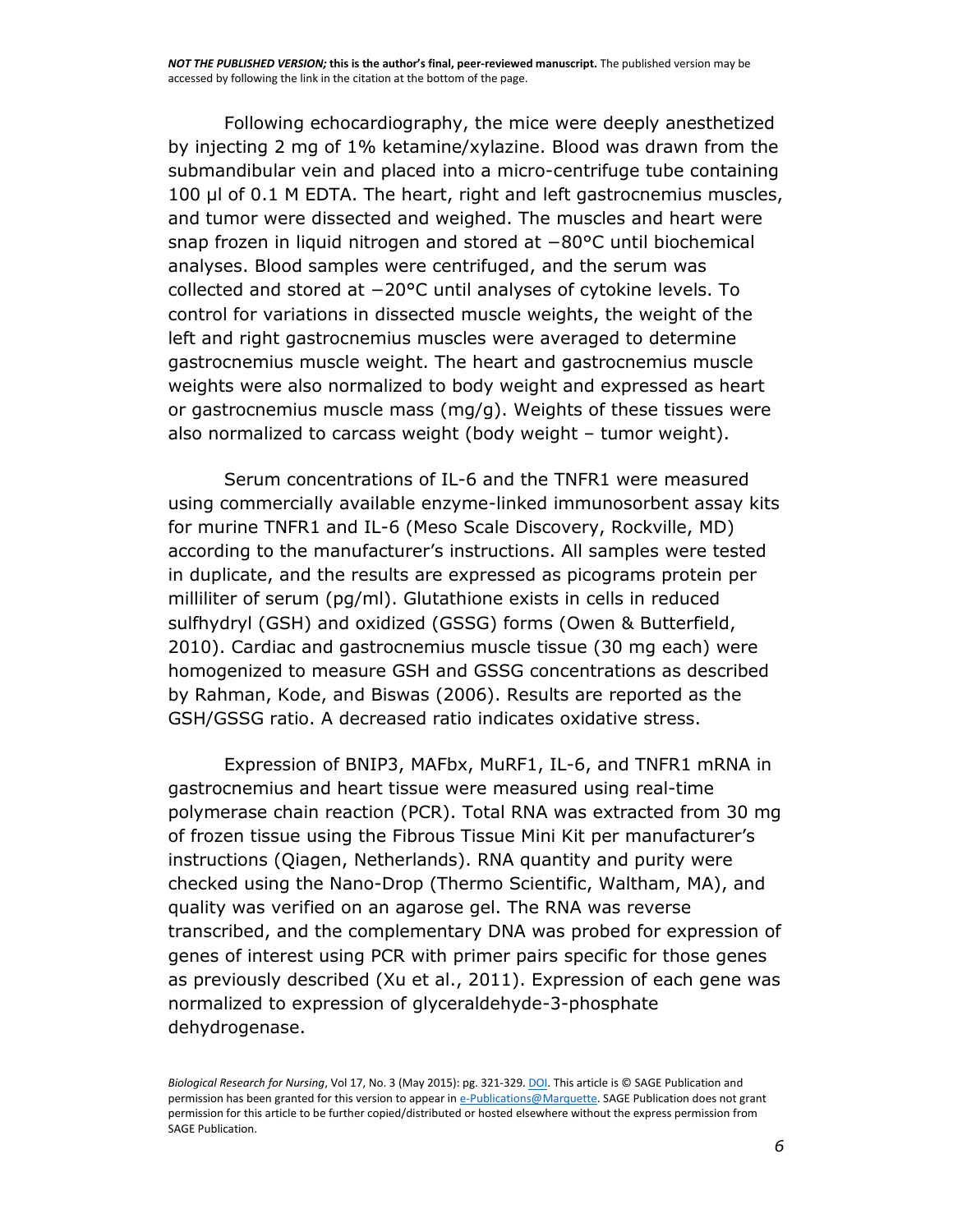Data were analyzed using two-way analysis of variance (ANOVA) to determine the main effects and potential interaction effects of tumor growth and ubiquinol treatment. Repeated-measures ANOVA was used to examine the effects of tumor growth and ubiquinol on VRA and grip strength on Days 0, 8, 14, and 17 or 18, followed by Bonferroni post hoc tests. Independent samples *t*-test was performed to compare tumor weights. Statistical significance was set a priori at α  $= .05.$ 

## **Results**

Tumor growth was palpable by Day 7 and did not exceed 5% of body weight at the time of sacrifice on Days 18–19 of tumor growth. As shown in [Table 1,](https://www.ncbi.nlm.nih.gov/pmc/articles/PMC4363037/table/T1/) there was no effect of ubiquinol on tumor growth. All four groups of mice drank an average of 4 ml of water per day over the course of the study, and there was no effect of tumor growth or ubiquinol treatment on water or food intake. Tissue analysis was completed on all 64 animals, but only 42 animals were utilized for echocardiography due to scheduling issues and 46 for wheel running due to equipment issues.

| <b>Tissue</b>                                              | Control n<br>$= 16$<br>M (SD) | Control +<br>drug $n = 16$<br>M (SD) | Tumor n<br>$= 16$<br>M (SD) | Tumor +<br>drug $n = 16$<br>M(SD) | Test<br>statistic                                              |
|------------------------------------------------------------|-------------------------------|--------------------------------------|-----------------------------|-----------------------------------|----------------------------------------------------------------|
| Body (g)                                                   | 19.5 (1.4)                    | 19.5 (1.4)                           | 18.6 (1.8)                  | 18.7(1.5)                         | $F(1, 64) =$<br>$5.5^*$ , $^{\circ}$                           |
| Carcass (g)                                                | 19.5 (1.4)                    |                                      |                             | $19.5(1.4)$ 17.9 (1.9) 17.9 (1.7) | $F(1, 64) =$<br>$17.5***$ , a                                  |
| Gastrocnemius (mg)                                         | 96.8<br>(12.6)                | 104.4 (8.4)                          | 78.1<br>(16.3)              | 83.0 (12.5)                       | $F(1, 64) =$<br>41.8***, $a$<br>$F(1, 64) =$<br>$4.0^{*}$ , b  |
| Gastrocnemius/body weight<br>(mg/g)                        | 5.0(0.5)                      | 5.4 (.32)                            | 4.2(.75)                    | 4.4(.5)                           | $F(1, 64) =$<br>40.9***, $a$<br>$F(1, 64) =$<br>$5.5^*$ ,      |
| Gastrocnemius/carcass<br>weight $(mq/q)$                   | 5.0(.5)                       | 5.4 (.32)                            | 4.4 (.77)                   | 4.6(.5)                           | $F(1, 64) =$<br>$24.1***$ , a<br>$F(1, 64) =$<br>$6.4^{*}$ , b |
| Heart (mg)                                                 | 88.4 (6.3)                    | 88.4 (4.5)                           | 86.9 (9.7)                  | 88.2 (7.8)                        | ns                                                             |
| Heart/body weight (mg/g)                                   | 4.6(.41)                      | 4.6 (.29)                            | 4.7 (.43)                   | 4.7(0.38)                         | ns                                                             |
| Tumor $(q)$<br>Note.<br><sup>a</sup> Main effect of tumor. |                               |                                      | .73 (.30)                   | .82(.24)                          | ns                                                             |

|  |  | Table 1. Effects of Tumor Growth and Ubiquinol on Tissue Weights. |  |  |
|--|--|-------------------------------------------------------------------|--|--|
|  |  |                                                                   |  |  |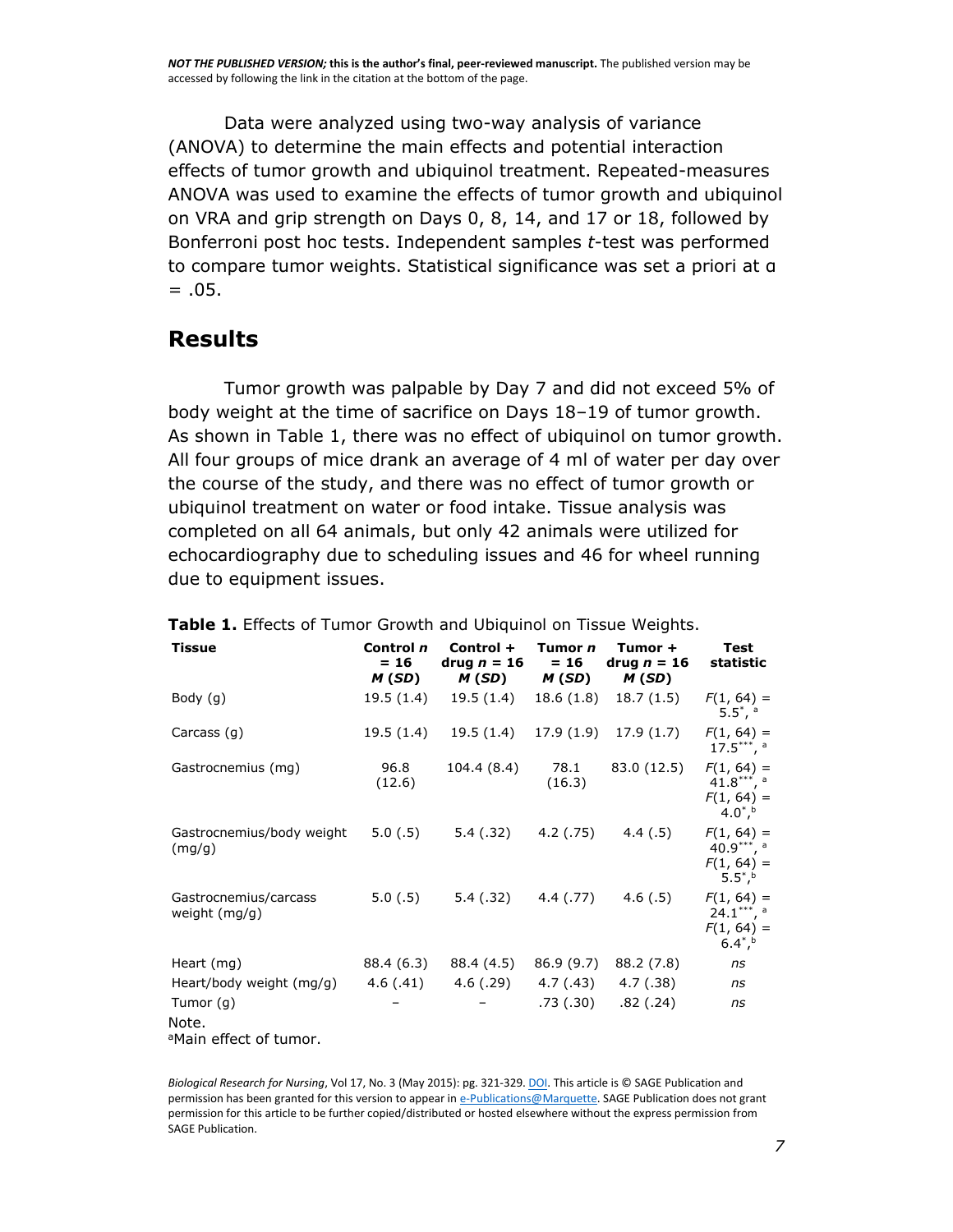**Main effect of drug.**  $p<.05$ .  $p < .01$ .  $***p$  < .001.

## *Tissue Weights*

The tumor-bearing mice weighed 5% less than healthy controls by Days 18–19 of tumor growth (*p* < .05). Carcass weight of the tumor-bearing mice was 9% less than that of healthy controls (*p* < .001). As shown in [Table 1,](https://www.ncbi.nlm.nih.gov/pmc/articles/PMC4363037/table/T1/) there was no effect of ubiquinol on body weight or carcass weight of the animals.

The weight of the gastrocnemius muscles from tumor-bearing mice was 20% less than muscles from control mice by Days 18–19 of tumor growth ( $p < .001$ ), and muscle mass in tumor-bearing mice was 16% less than in controls ( $p < .001$ ). As shown in [Table 1,](https://www.ncbi.nlm.nih.gov/pmc/articles/PMC4363037/table/T1/) there was a main effect of ubiquinol treatment (*p* < .05) on muscle weight and muscle mass. There was, however, no interaction effect. There was no significant effect of tumor growth or ubiquinol treatment on heart weight or heart mass of any of the groups of mice.

## *Proinflammatory Cytokines*

As shown in [Table 2,](https://www.ncbi.nlm.nih.gov/pmc/articles/PMC4363037/table/T2/) IL-6 was increased in serum of tumorbearing mice by Day 18 or 19 of tumor growth compared to healthy controls ( $p < .001$ ), as was TNFR1 ( $p < .001$ ). However, there was no effect of ubiquinol on serum levels of either cytokine. Expression of IL-6 mRNA was increased in the gastrocnemius (*p* < .05) and heart tissue (*p* < .001) of tumor-bearing animals compared to healthy controls. Expression of TNFR1 mRNA was also increased in the gastrocnemius (*p* < .001) and heart tissue (*p* < .001) of tumor-bearing mice. However, there was no effect of ubiquinol on expression of IL-6 or TNFR1 mRNA in the gastrocnemius muscles or heart.

| Table 2. Inflammatory Biomarkers in Serum and Tissue. |  |  |
|-------------------------------------------------------|--|--|
|                                                       |  |  |

| Inflammatory<br>biomarker | $= 16$<br>M(SD) | Control n Control + drug Tumor n Tumor + drug Test statistic<br>$n = 16$<br>M (SD) | $= 16$<br>M (SD) | $n = 16$<br>M (SD) |  |
|---------------------------|-----------------|------------------------------------------------------------------------------------|------------------|--------------------|--|
| Cytokines                 |                 |                                                                                    |                  |                    |  |

Serum (pg/ml)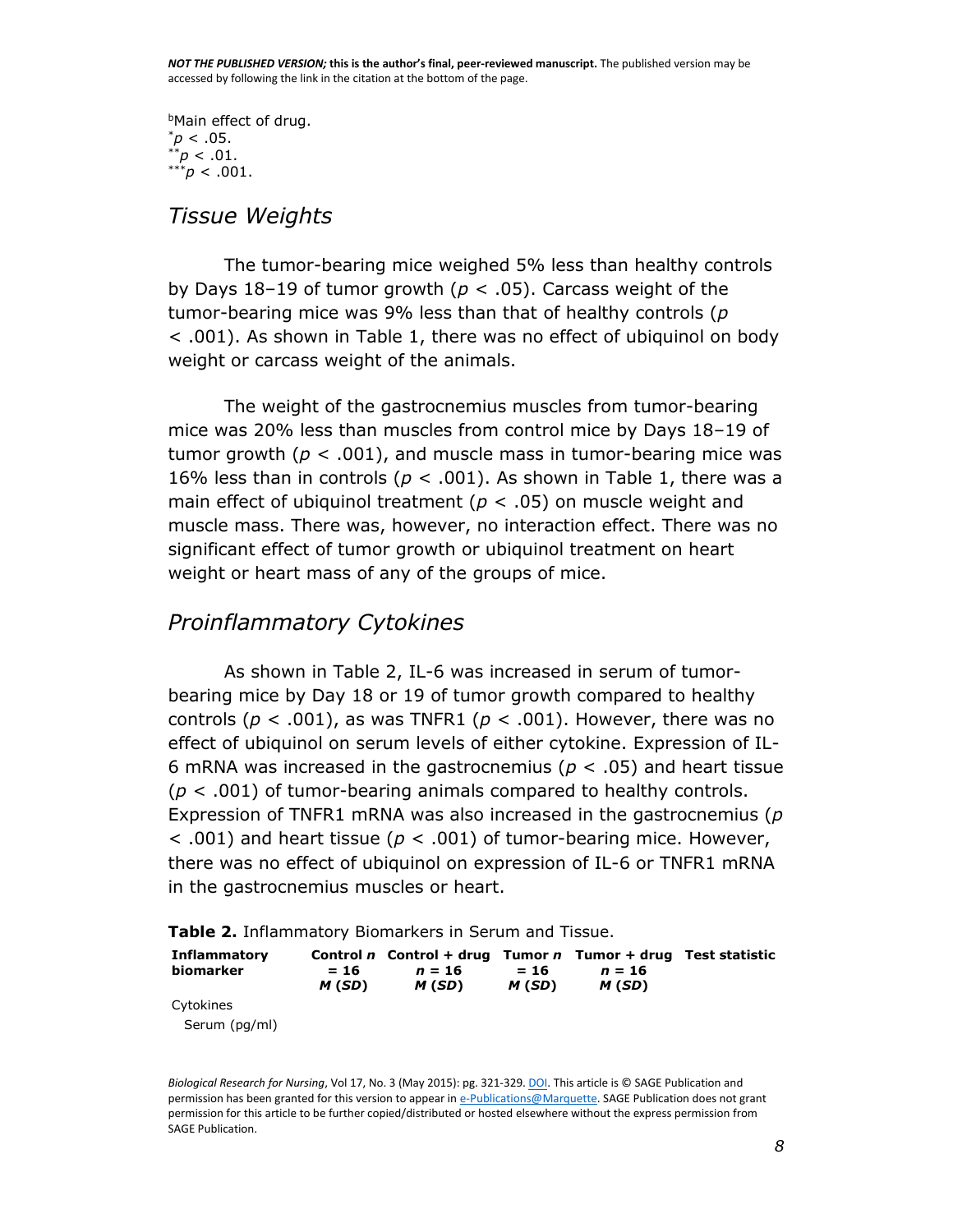| <b>Inflammatory</b><br>biomarker | $= 16$<br>M(SD)  | Control n Control + drug Tumor n<br>$n = 16$<br>M(SD) | $= 16$<br>M(SD)   | Tumor + drug Test statistic<br>$n = 16$<br>M(SD) |                                                        |
|----------------------------------|------------------|-------------------------------------------------------|-------------------|--------------------------------------------------|--------------------------------------------------------|
| $IL-6$                           | 9.4(9.4)         | 7.9(7.7)                                              | 241.1<br>(162.8)  | 240.5 (166.2)                                    | $F(1, 64) =$<br>$62.8***$ <sup>1</sup>                 |
| TNFR1                            | 690.3<br>(251.2) | 813.4 (204.2)                                         | 1284.1<br>(595.6) | 1341.1 (405.6)                                   | $F(1, 64) =$<br>$33.8***$ <sup>a</sup>                 |
| Heart (ddct)                     |                  |                                                       |                   |                                                  |                                                        |
| $IL-6$                           | .95(.69)         | .50(0.35)                                             | 5.7(2.9)          | 7.0(5.8)                                         | $F(1, 64) =$<br>$43.6***$ <sup>1</sup>                 |
| TNFR1                            | 1.0(0.19)        | .95(2.0)                                              | 2.2(.60)          | 3.4(2.6)                                         | $F(1, 64) =$<br>$27.1***$ <sup>a</sup>                 |
| Gastrocnemius (ddct)             |                  |                                                       |                   |                                                  |                                                        |
| $IL-6$                           | 1.1(1.0)         | .51( .23)                                             | 1.3(1.0)          | 1.8(2.3)                                         | $F(1, 64) =$<br>4.2 $^*$ <sup>a</sup>                  |
| TNFR1                            | 1.1(47)          | .94(0.43)                                             | 1.7(0.72)         | 1.7(0.64)                                        | $F(1, 64) =$<br>$22.4***$ <sup>**</sup> , <sup>a</sup> |
| GSH/GSSG (µM)                    |                  |                                                       |                   |                                                  |                                                        |
| Heart                            | 6.8(3.5)         | 5.9(2.1)                                              | 3.2(.6)           | 3.3(0.78)                                        | $F(1, 60) =$<br>$34.5***$ <sup>a</sup>                 |
| Gastrocnemius                    | 5.2(1.2)         | 4.9(1.3)                                              | 4.1(1.3)          | 4.9(1.3)                                         | ns                                                     |

*Note.* ddct = relative to expression of GAPDH; GADPH = glyceraldehyde-3-phosphate dehydrogenase; IL = interleukin; GSH/GSSG = ratio of reduced sulfhydryl glutathione to oxidized glutathione; TNFR1 = tumor necrosis factor-α type 1 receptor. aMain effect of tumor.

 $p^*$  < .05.  $p < .01$ . \*\*\**p* < .001.

#### *Oxidative Stress*

The GSH/GSSH ratio was decreased 18% in the gastrocnemius muscle of the tumor-bearing mice but was not significantly different from that of the controls ( $p = .06$ ). However, the GSH/ GSSH ratio was decreased 53% in the hearts of tumor-bearing mice and was significantly different from that in the heart tissue of control mice (*p* < .001). As shown in [Table 2,](https://www.ncbi.nlm.nih.gov/pmc/articles/PMC4363037/table/T2/) there was no effect of ubiquinol treatment on the GSH/GSSG ratio in gastrocnemius or heart tissue.

#### *Protein Degradation*

Expression of MAFbx mRNA in the gastrocnemius muscle of tumor-bearing mice was increased on Day 18 or 19 of tumor growth compared to its expression in the muscles of control animals, *F*(1, 64)  $= 22.1, p < .01$ , as was the expression of MuRF1 ( $p < .01$ ) and BNIP3 mRNA (*p* < .01). In contrast, expression of MAFbx, MuRF1, and BNIP3 mRNA was not significantly increased in heart tissue of the tumor-

*Biological Research for Nursing*, Vol 17, No. 3 (May 2015): pg. 321-329[. DOI.](http://dx.doi.org/10.1177/1099800414543822) This article is © SAGE Publication and permission has been granted for this version to appear i[n e-Publications@Marquette.](http://epublications.marquette.edu/) SAGE Publication does not grant permission for this article to be further copied/distributed or hosted elsewhere without the express permission from SAGE Publication.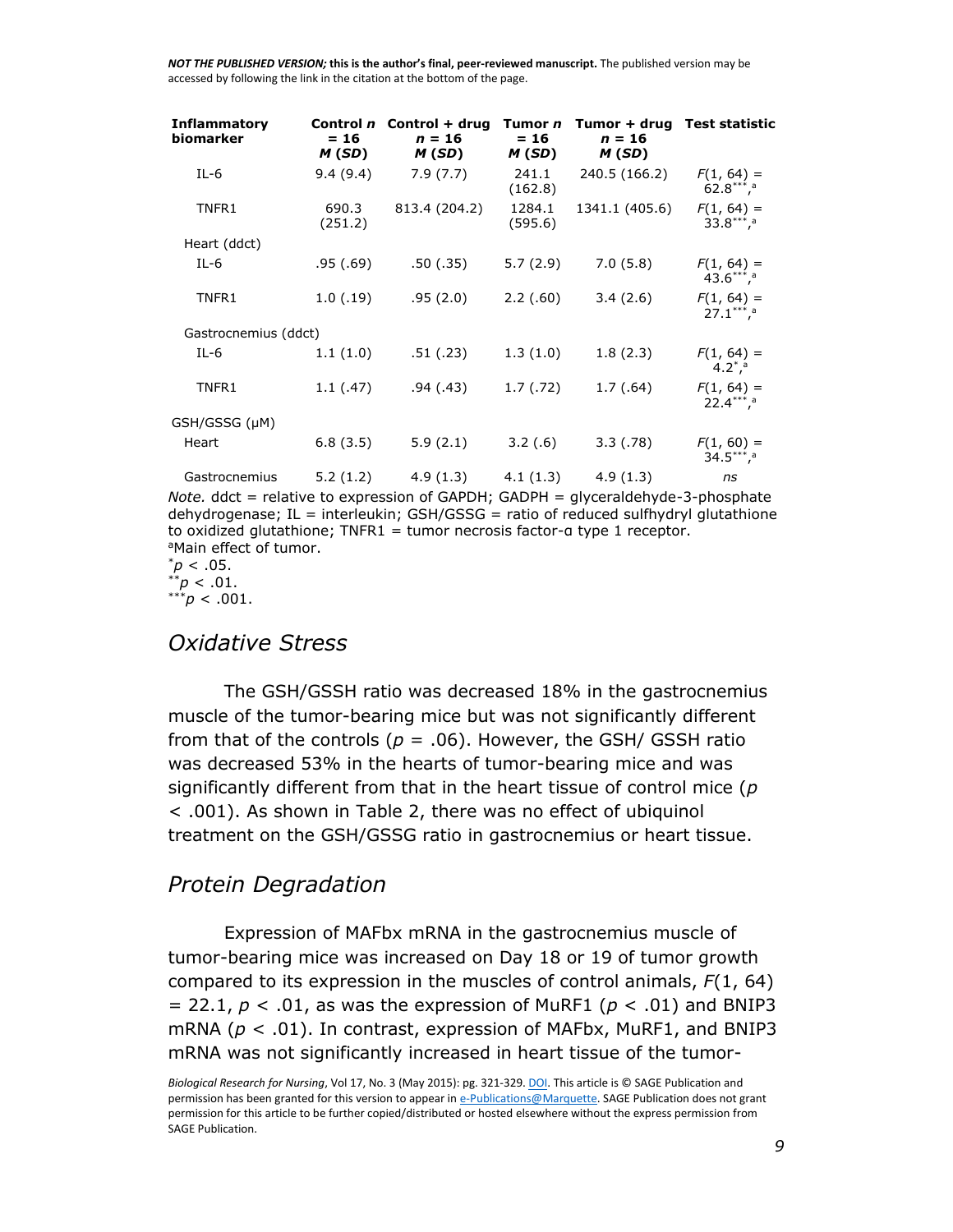bearing mice. In spite of the increase in muscle mass of the animals described earlier, there was no effect of ubiquinol on expression of these biomarkers of protein degradation in gastrocnemius or heart tissue. Data are shown in [Figure 1.](https://www.ncbi.nlm.nih.gov/pmc/articles/PMC4363037/figure/F1/)



**[Figure 1.](https://www.ncbi.nlm.nih.gov/pmc/articles/PMC4363037/figure/F1/)** Effect of tumor growth and ubiquinol on expression of MAFbx, MuRF1, and BNIP3 mRNA in gastrocnemius muscle (a) and heart (b). Main effect of tumor in gastrocnemius, *p* < .01. CC = control no drug, *n* = 16; CU = control/ubiquinol, *n* = 16; TC = tumor no drug, *n* = 16; TU = tumor/ubiquinol, *n* = 16.

## *Myocardial Function*

Neither tumor growth nor ubiquinol had a significant effect on LVDD, LVSD, PWT, or FS on Day 18 or 19 of tumor growth. However, IVRT was significantly increased in the tumor-bearing mice,  $F(1, 38) =$ 9.32, *p* < .01, compared to the control mice. There was no effect of ubiquinol on IVRT. Data are shown in [Table 3.](https://www.ncbi.nlm.nih.gov/pmc/articles/PMC4363037/table/T3/)

**[Table 3.](https://www.ncbi.nlm.nih.gov/pmc/articles/PMC4363037/table/T3/)** The Effects of Tumor Growth and Ubiquinol on Myocardial Function.

| <b>Myocardial function</b><br>(mm) | Control<br>M(SD) | Control +<br>drua<br>M (SD) | Tumor<br>M (SD) | Tumor +<br>drua<br>M(SD) | Test statistic |
|------------------------------------|------------------|-----------------------------|-----------------|--------------------------|----------------|
| LVDD                               | 3.5(0.30)        | 2.7 (1.5)                   | 3.0(1.5)        | 2.8 (1.8)                | ns             |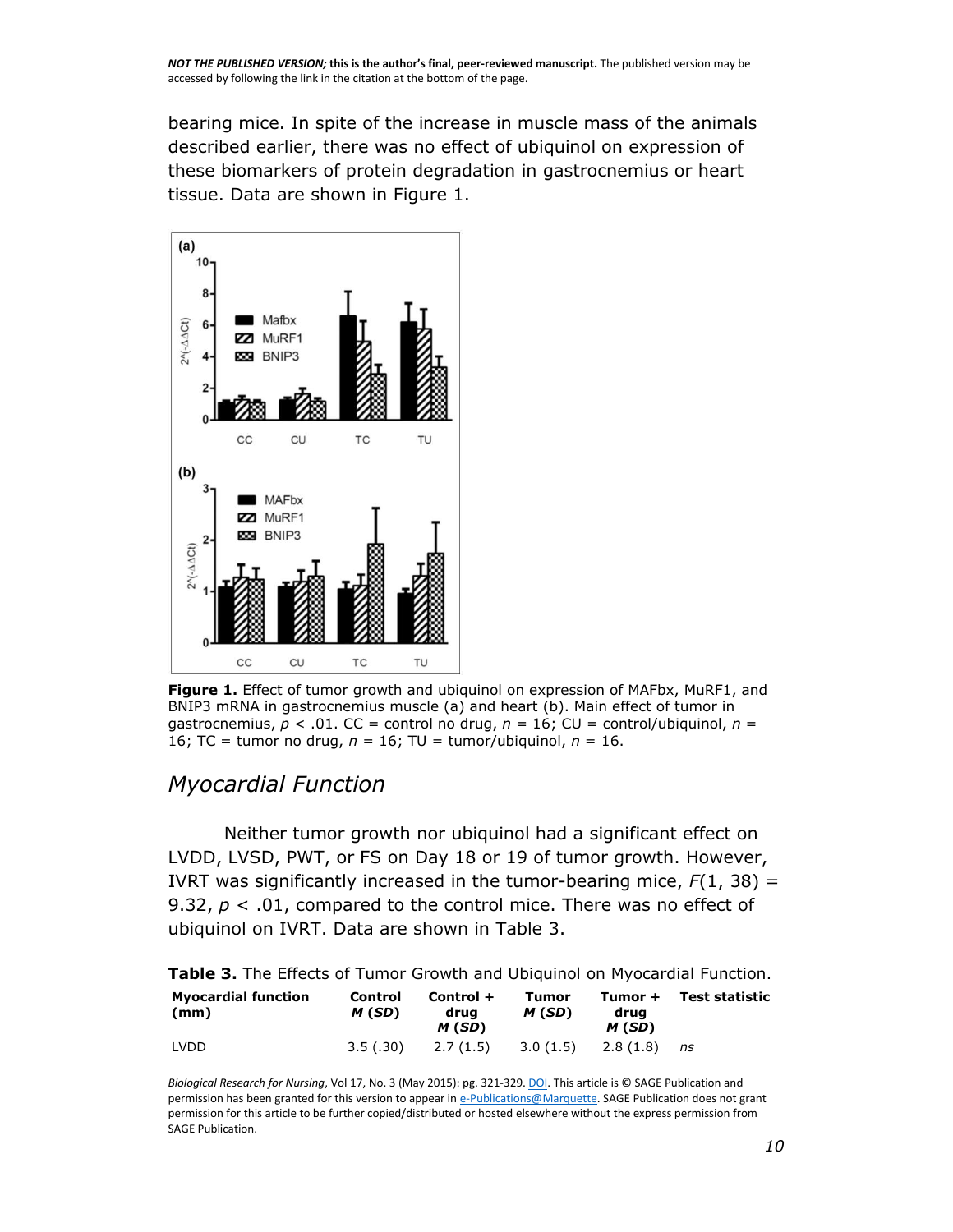| <b>Myocardial function</b><br>(mm) | Control<br>M(SD) | Control +<br>drug<br>M(SD) | Tumor<br>M(SD) | Tumor +<br>drug<br>M(SD) | <b>Test statistic</b>                     |
|------------------------------------|------------------|----------------------------|----------------|--------------------------|-------------------------------------------|
| <b>LVSD</b>                        | 2.3(0.28)        | 1.9(1.1)                   | 2.1(1.1)       | 1.9(1.3)                 | ns                                        |
| <b>PWT</b>                         | 1.2(0.46)        | .89(.65)                   | .93(0.49)      | 1.1(.58)                 | ns                                        |
| FS.                                | 33.3<br>(11.9)   | 25.1(17.7)                 | 25.0<br>(13.5) | $25.7(13.3)$ ns          |                                           |
| <b>IVRT</b>                        | .02(.01)         | .03(0.02)                  | .04(.02)       | .04(.02)                 | $F(1, 38) =$<br>$9.3^{**}$ , <sup>a</sup> |

*Note.* LVDD = left ventricular diastolic diameter; LVSD = left ventricular systolic diameter; PWT = posterior wall thickness;  $FS =$  fractional shortening; IVRT = isovolumetric relaxation time. <sup>a</sup>Main effect of tumor.

 $*^{*}p < .01$ .

## *Grip Strength*

Grip strength on Days 0, 8, 14, and 17 of tumor growth was normalized to body weight and analyzed using repeated-measures ANOVA (data shown in [Figure 2\)](https://www.ncbi.nlm.nih.gov/pmc/articles/PMC4363037/figure/F2/). There was a within-subjects effect of days on grip strength, *F*(2.84, 170.24) = 10.6, *p* < .01, and a significant interaction of days and tumor ( $p < .01$ ). There was a main effect of tumor on grip strength, *F*(1, 60) = 3.97, *p* = .05, but no effect of ubiquinol treatment. Bonferroni comparisons revealed a significant difference in grip strength between tumor-bearing and control mice as early as Day 8 of tumor growth.



**[Figure 2.](https://www.ncbi.nlm.nih.gov/pmc/articles/PMC4363037/figure/F2/)** Effect of tumor growth and ubiquinol on grip strength. Main effect of tumor,  $p = .05$ ; main effect of days,  $p < .01$ ; day-by-tumor interaction,  $p < .01$ . For all groups, *n* = 16.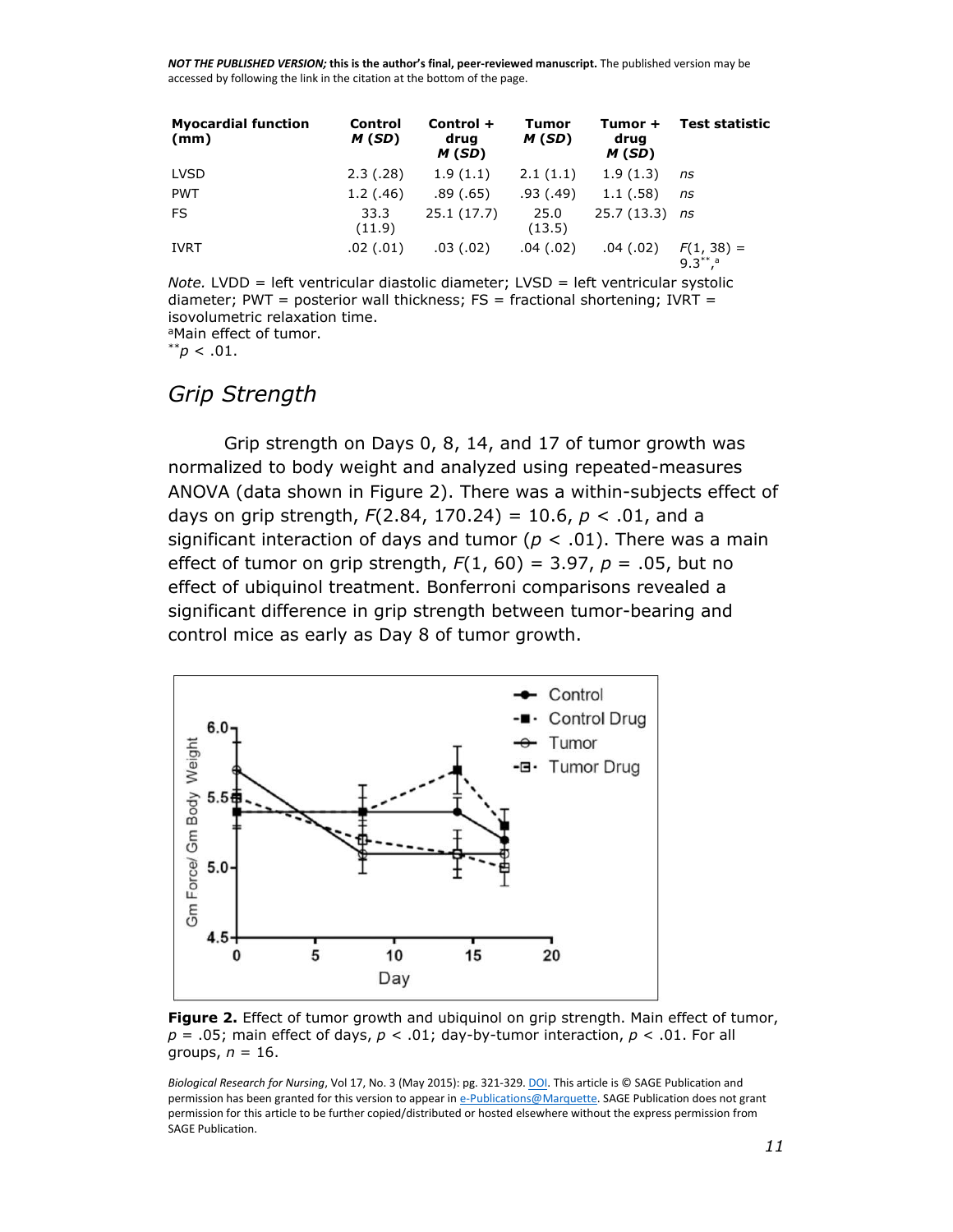## *VRA*

VRA on Days 0, 8, 14, and 17 of tumor growth was analyzed using repeated-measures ANOVA. There was no within-subjects effect of days on VRA, but there was a significant interaction between days and tumor,  $F(1.88, 78.86) = 3.39, p = .04$ . There was a main effect of tumor growth,  $F(1, 42) = 7.40$ ,  $p < .01$ , and no effect of ubiquinol on VRA (data shown in [Figure 3\)](https://www.ncbi.nlm.nih.gov/pmc/articles/PMC4363037/figure/F3/).



**[Figure 3.](https://www.ncbi.nlm.nih.gov/pmc/articles/PMC4363037/figure/F3/)** Effects of tumor growth and ubiquinol on voluntary running activity. Main effect of tumor, *p* < .01; day-by-tumor interaction, *p* = .04. CC = control no drug, *n* = 11; CU = control/ ubiquinol,  $n = 12$ ; TC = tumor no drug,  $n = 12$ ; TU = tumor/ubiquinol, *n* = 11.

## **Discussion**

Fatigue (CRF) is a significant problem for patients during and after treatment for cancer. The causes of CRF are not clearly understood, and no effective treatments are available. The purpose of the present study was to examine the effects of the anti-oxidant ubiquinol, the reduced form of CoQ10, on muscle wasting, myocardial function, and fatigue behaviors in adult female mice inoculated with the colon26 tumor cell line.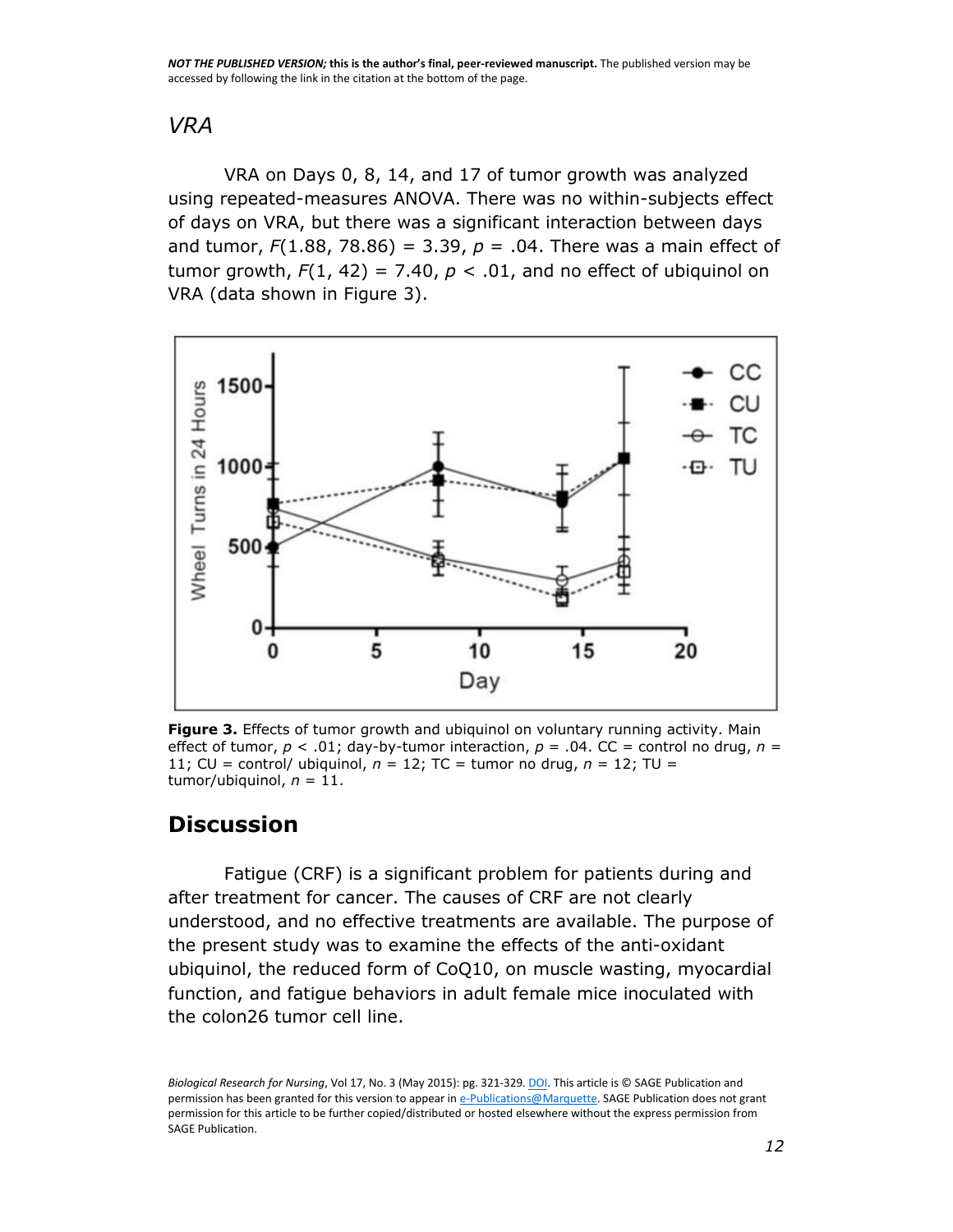We report that VRA and grip strength progressively declined in tumor-bearing mice compared to healthy control animals. By Days 18– 19 of tumor growth, gastrocnemius muscle mass was 20% less and body weight was 5% less in tumor-bearing animals than in healthy control animals, confirming the targeted effect of tumor growth on lean body mass [\(Martin et al., 2013\)](https://www.ncbi.nlm.nih.gov/pmc/articles/PMC4363037/#R22). These changes in body and gastrocnemius muscle weight were not due to anorexia–cachexia syndrome, as food and water intake of the tumor-bearing animals did not decline during the study period, a finding supported by previous reports [\(Graves et al., 2006;](https://www.ncbi.nlm.nih.gov/pmc/articles/PMC4363037/#R16) [Shadfar et al., 2011;](https://www.ncbi.nlm.nih.gov/pmc/articles/PMC4363037/#R40) [Xu et al., 2011\)](https://www.ncbi.nlm.nih.gov/pmc/articles/PMC4363037/#R53). However, others have observed reduced food intake and up to 20% body weight loss in this mouse model of tumor-induced muscle wasting [\(Murphy et al., 2012;](https://www.ncbi.nlm.nih.gov/pmc/articles/PMC4363037/#R27) [Tian et al., 2010\)](https://www.ncbi.nlm.nih.gov/pmc/articles/PMC4363037/#R45). This difference in findings may be due to differences in duration of tumor growth, C26 cell line variants [\(Murphy et al., 2012\)](https://www.ncbi.nlm.nih.gov/pmc/articles/PMC4363037/#R27), or the use of only female mice, which have been shown to maintain their food intake and lose a smaller percentage of body weight than tumor-bearing male mice [\(Cosper & Leinwand, 2011\)](https://www.ncbi.nlm.nih.gov/pmc/articles/PMC4363037/#R6). Similar sex differences in weight loss have also been noted in a rat model of cardiac cachexia [\(Palus, Akashi, von](https://www.ncbi.nlm.nih.gov/pmc/articles/PMC4363037/#R31)  [Haehling, Anker, & Springer, 2009\)](https://www.ncbi.nlm.nih.gov/pmc/articles/PMC4363037/#R31).

In the present study, tumor growth increased serum, muscle, and heart levels of IL-6 and TNFR1 compared to tissues from healthy control animals. Oxidative stress was increased in heart tissue and the gastrocnemius of the tumor-bearing mice; however, levels in the gastrocnemius were not significantly different from controls. Tumor growth increased the expression of MAFbx, MuRF1, and BNIP3 mRNA only in the gastrocnemius muscle and not in the heart, as has also been described by others [\(Cosper & Leinwand, 2011\)](https://www.ncbi.nlm.nih.gov/pmc/articles/PMC4363037/#R6). These data suggest that increased UPP activity may be an early driver of protein degradation in skeletal muscle but not in the heart. This idea is supported by our observation that tumor growth was associated with loss of skeletal muscle mass but had no effect on heart mass, a finding that has also been reported by others [\(Muhlfeld et al., 2011;](https://www.ncbi.nlm.nih.gov/pmc/articles/PMC4363037/#R25) [Xu et al.,](https://www.ncbi.nlm.nih.gov/pmc/articles/PMC4363037/#R53)  [2011\)](https://www.ncbi.nlm.nih.gov/pmc/articles/PMC4363037/#R53). Others have observed tumor-induced cardiac atrophy in male animals [\(Tian et al., 2011;](https://www.ncbi.nlm.nih.gov/pmc/articles/PMC4363037/#R44) [Wysong et al., 2011\)](https://www.ncbi.nlm.nih.gov/pmc/articles/PMC4363037/#R52) but not in females [\(Cosper & Leinwand, 2011;](https://www.ncbi.nlm.nih.gov/pmc/articles/PMC4363037/#R6) [Muhlfeld et al., 2011\)](https://www.ncbi.nlm.nih.gov/pmc/articles/PMC4363037/#R25). Several studies have demonstrated increased UPP activity in hearts of tumor-bearing mice [\(Tian et al., 2011;](https://www.ncbi.nlm.nih.gov/pmc/articles/PMC4363037/#R44) [Wysong et al., 2011\)](https://www.ncbi.nlm.nih.gov/pmc/articles/PMC4363037/#R52), including female mice [\(Shadfar et al., 2011;](https://www.ncbi.nlm.nih.gov/pmc/articles/PMC4363037/#R40) [Xu et al., 2011\)](https://www.ncbi.nlm.nih.gov/pmc/articles/PMC4363037/#R53). It should also be noted that, in

*Biological Research for Nursing*, Vol 17, No. 3 (May 2015): pg. 321-329[. DOI.](http://dx.doi.org/10.1177/1099800414543822) This article is © SAGE Publication and permission has been granted for this version to appear i[n e-Publications@Marquette.](http://epublications.marquette.edu/) SAGE Publication does not grant permission for this article to be further copied/distributed or hosted elsewhere without the express permission from SAGE Publication.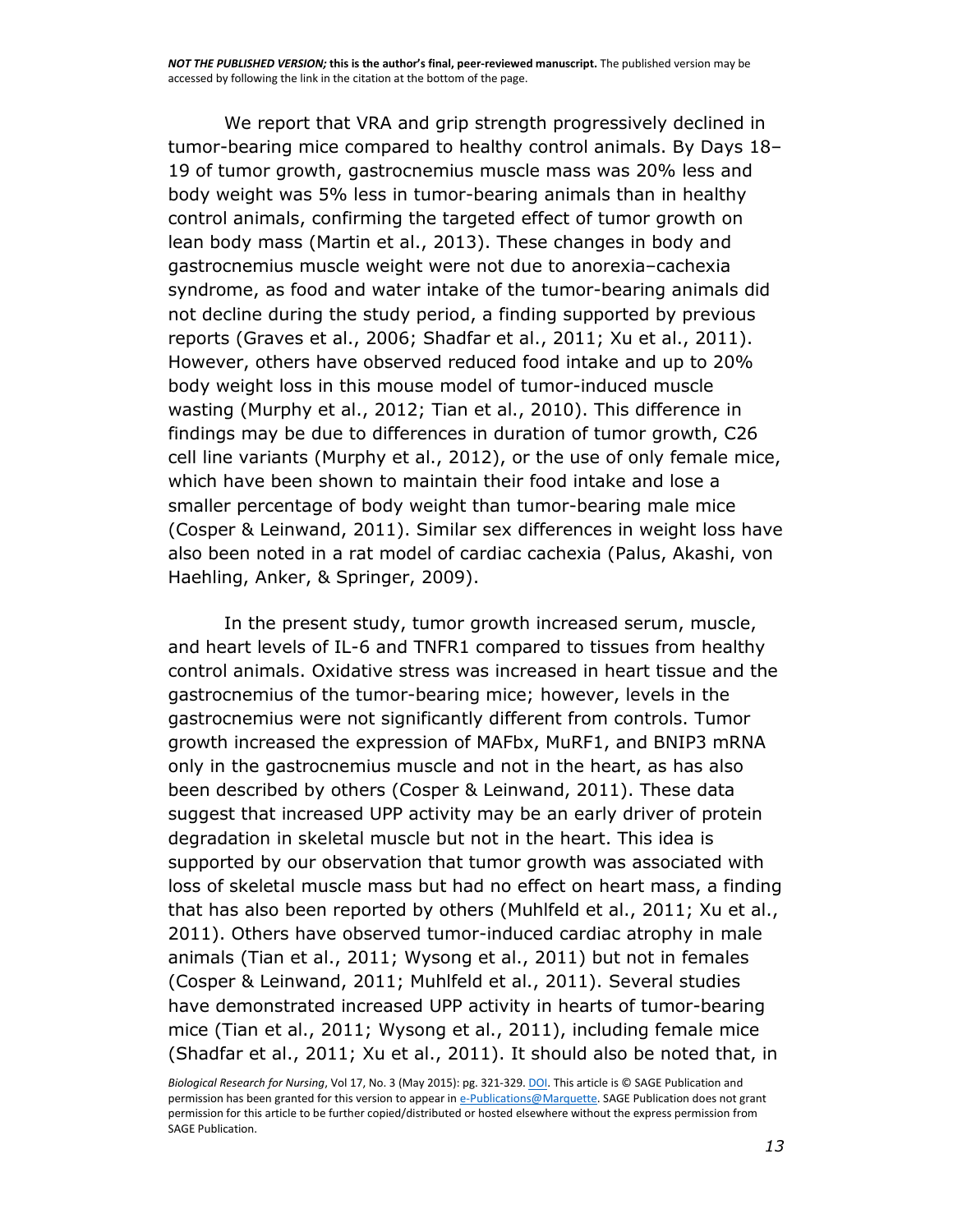previous studies, cardiac atrophy more often occurred in mice that had lost up to 20% of body weight, while mice in the present study had lost an average of only 5% of body weight. Further research is needed to clarify the effects of sex, UPP activity, and progressive weight loss on cardiac atrophy in tumor-bearing animals.

The negative effects of cancer treatment on myocardial function have been known for years [\(Curigliano et al., 2010\)](https://www.ncbi.nlm.nih.gov/pmc/articles/PMC4363037/#R7). Evidence indicating a direct effect of tumor growth on myocar-dial function, however, has only recently been described in the literature. We and others have reported increased LVSD, decreased FS, and decreased PWT in tumor-bearing rodents [\(Shadfar et al., 2011;](https://www.ncbi.nlm.nih.gov/pmc/articles/PMC4363037/#R40) [Tian et al., 2010,](https://www.ncbi.nlm.nih.gov/pmc/articles/PMC4363037/#R45) [2011;](https://www.ncbi.nlm.nih.gov/pmc/articles/PMC4363037/#R44) [Wysong et al., 2011;](https://www.ncbi.nlm.nih.gov/pmc/articles/PMC4363037/#R52) [Xu et al., 2011\)](https://www.ncbi.nlm.nih.gov/pmc/articles/PMC4363037/#R53). Others have observed no effects of tumor growth on myocardial function in tumor-bearing mice [\(Cosper & Leinwand, 2011;](https://www.ncbi.nlm.nih.gov/pmc/articles/PMC4363037/#R6) [Muhlfeld et al., 2011\)](https://www.ncbi.nlm.nih.gov/pmc/articles/PMC4363037/#R25). While we found no evidence of systolic dysfunction in the present study, we did find evidence of increased IVRT, indicating diastolic dysfunction. This finding is supported by our prior report of prolonged relaxation in cardiomyocytes isolated from hearts of tumor-bearing mice [\(Xu et al.,](https://www.ncbi.nlm.nih.gov/pmc/articles/PMC4363037/#R53)  [2011\)](https://www.ncbi.nlm.nih.gov/pmc/articles/PMC4363037/#R53). Prolonged IVRT is not normally associated with compromised oxygen status in the heart, which could affect effort tolerance such as VRA or grip strength. However, alterations in diastolic function (or diastolic failure) are known to precede systolic dysfunction, particularly in cases of diabetic cardiomyopathy [\(Isfort, Stevens, Shaffer, Jong, &](https://www.ncbi.nlm.nih.gov/pmc/articles/PMC4363037/#R18)  [Wold, 2014\)](https://www.ncbi.nlm.nih.gov/pmc/articles/PMC4363037/#R18). Further research is needed to understand the role of myocardial dysfunction in CRF.

Treatment with 500 mg/kg/day of ubiquinol in the present study had no effect on expression of proinflammatory cytokines in serum, gastrocnemius muscle, or heart tissue or on biomarkers of protein degradation or oxidative stress in the gastrocnemius muscle or heart. This dose was previously shown to reduce inflammatory gene transcripts in a mouse model of aging [\(Schmelzer et al., 2010\)](https://www.ncbi.nlm.nih.gov/pmc/articles/PMC4363037/#R39). Others have shown that administration of an antioxidant "cocktail" reduced subject reports of fatigue and serum measures of oxidative stress and IL-6 and/or TNF-α in cancer patients ([Mantovani, Madeddu, & Maccio,](https://www.ncbi.nlm.nih.gov/pmc/articles/PMC4363037/#R20)  [2012\)](https://www.ncbi.nlm.nih.gov/pmc/articles/PMC4363037/#R20). Because the colon26 tumor cell line constitutively expresses IL-6, it is possible that the dose of ubiquinol used in the present study was inadequate to suppress tumor-induced oxidative stress and cytokine production in the context of progressive tumor growth.

*Biological Research for Nursing*, Vol 17, No. 3 (May 2015): pg. 321-329[. DOI.](http://dx.doi.org/10.1177/1099800414543822) This article is © SAGE Publication and permission has been granted for this version to appear i[n e-Publications@Marquette.](http://epublications.marquette.edu/) SAGE Publication does not grant permission for this article to be further copied/distributed or hosted elsewhere without the express permission from SAGE Publication.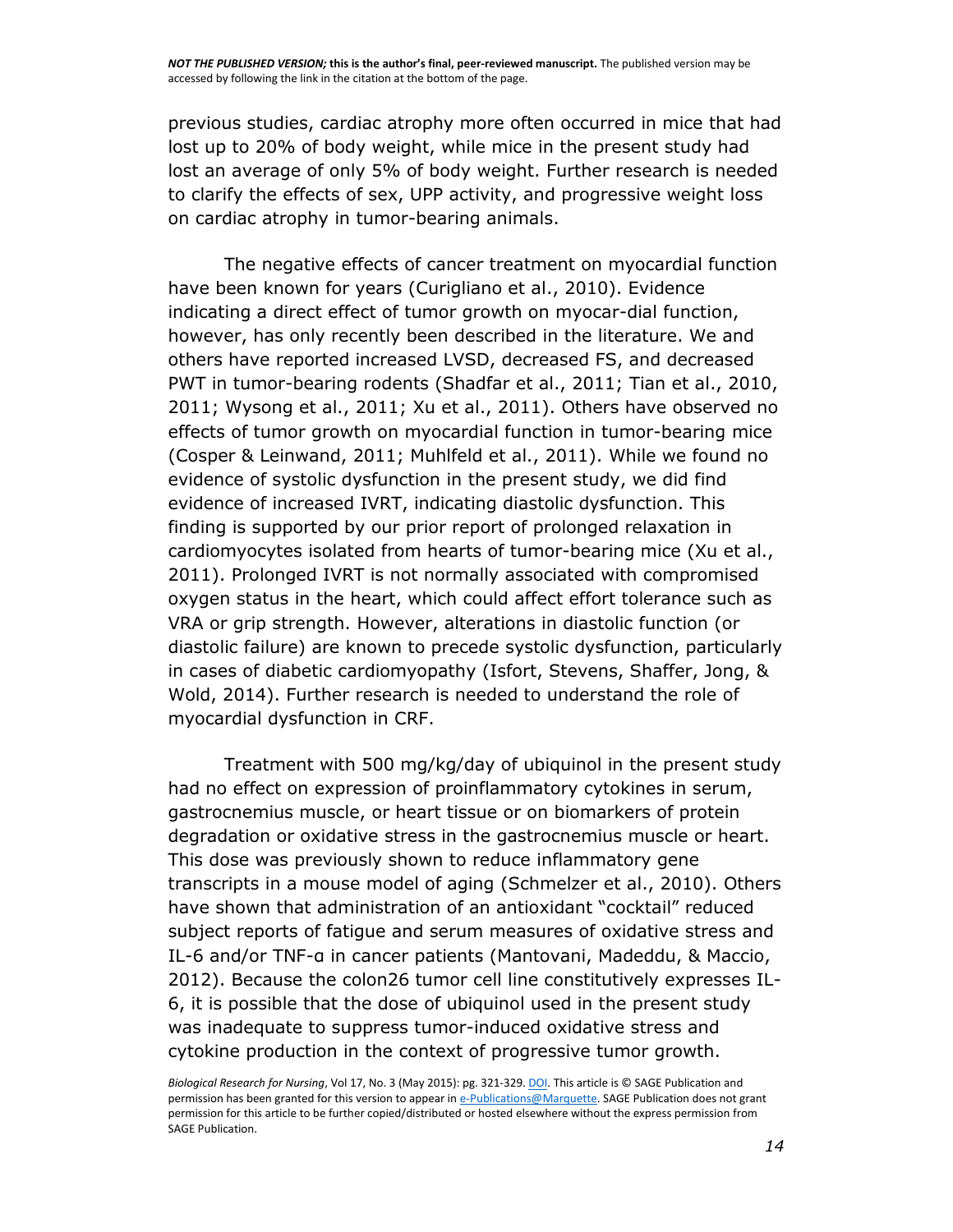Surprisingly, ubiquinol increased gastrocnemius muscle mass in both the tumor-bearing and healthy control mice. However, muscle mass of the tumor-bearing animals treated with ubiquinol was still 20% less than that of control animals treated with ubiquinol, suggesting the anabolic effect of ubiquinol was independent of the catabolic effects of tumor growth. The increase in muscle mass, however, was not associated with an increase in VRA or grip strength in the tumor-bearing mice. Others have reported that treatment with perindopril, an angiotensin-converting enzyme inhibitor, improved grip strength and locomotor activity of tumor-bearing mice but did not improve muscle mass [\(Murphy, Chee, Trieu, Naim, & Lynch, 2013\)](https://www.ncbi.nlm.nih.gov/pmc/articles/PMC4363037/#R28). These data suggest that loss of muscle mass does not explain the tumor-induced decrease in VRA and grip strength in this mouse model of CRF.

Behavioral measures of fatigue, such as VRA and grip strength, require voluntary engagement in the behavior as well as physical ability. In this regard, proinflammatory cytokines have negative effects on mood and cognition [\(Haroon, Raison, & Miller, 2012;](https://www.ncbi.nlm.nih.gov/pmc/articles/PMC4363037/#R17) [Silverman et](https://www.ncbi.nlm.nih.gov/pmc/articles/PMC4363037/#R41)  [al., 2010;](https://www.ncbi.nlm.nih.gov/pmc/articles/PMC4363037/#R41) [Wood & Weymann, 2013\)](https://www.ncbi.nlm.nih.gov/pmc/articles/PMC4363037/#R51). CRF often co-occurs with depressed mood [\(Pertl et al., 2013\)](https://www.ncbi.nlm.nih.gov/pmc/articles/PMC4363037/#R32). A recent report described no effect of tumor growth on spontaneous movement of tumor-bearing mice in the home cage but a significant decrease in motor activity during the tail suspension test, which is used to model resignation, a depressive-like behavior in mice. The increased resignation was associated with increased cytokine expression in the hippocampus of tumor-bearing mice [\(Yang et al., 2014\)](https://www.ncbi.nlm.nih.gov/pmc/articles/PMC4363037/#R54). Further research is needed to unravel the associations among decreased physical activity, effort tolerance, and negative mood in patients with CRF.

In summary, we reported that treatment with the antioxidant ubiquinol improved gastrocnemius muscle mass in both tumor-bearing and control mice but had no effect on biomarkers of protein degradation, inflammation, or oxidative stress in the gastrocnemius muscle or heart of tumor-bearing mice or on behavioral measures of fatigue. These data suggest that antioxidant treatment alone is not likely to reduce fatigue in cancer patients.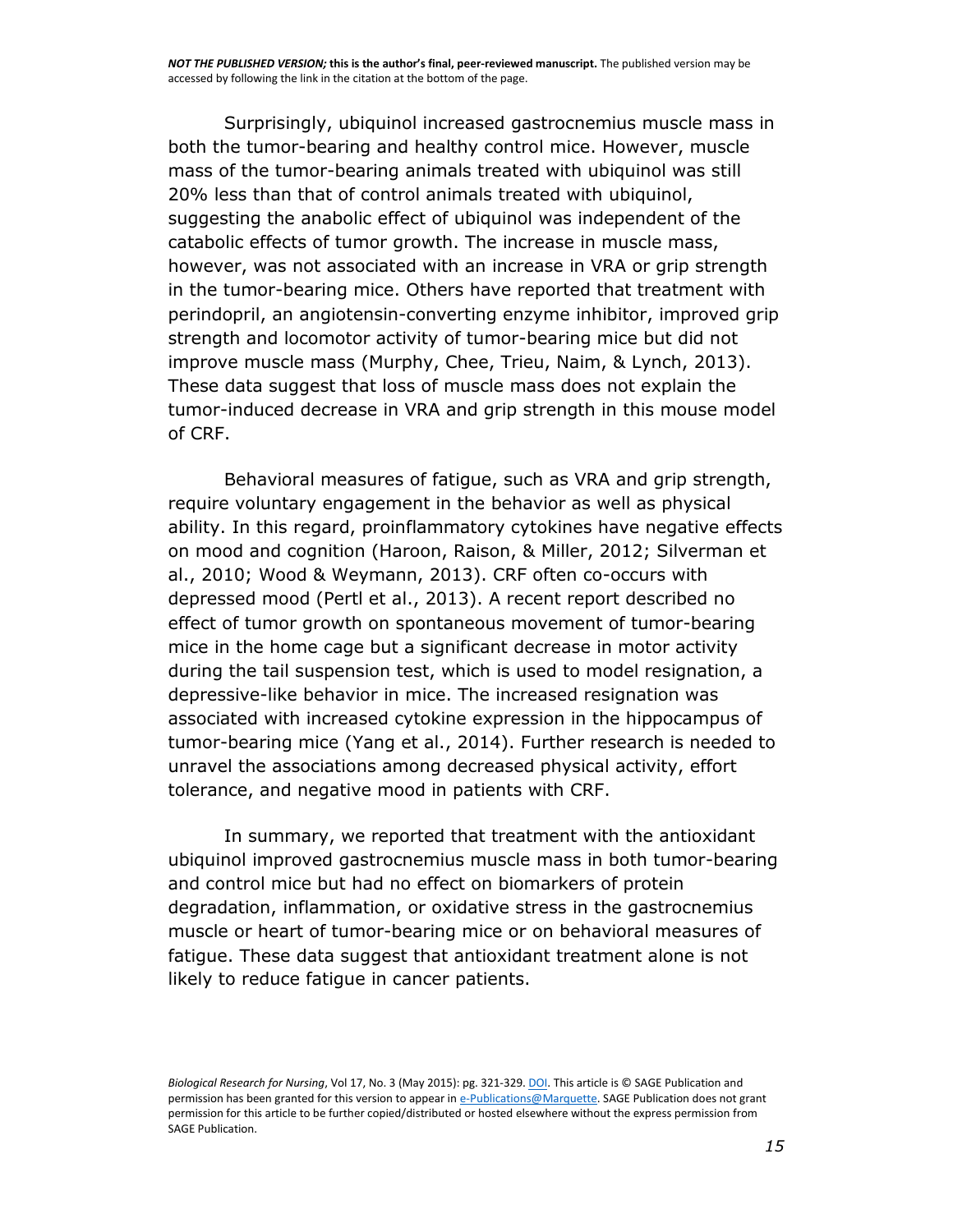## **Acknowledgments**

## **Funding**

The author(s) disclosed receipt of the following financial support for the research, authorship, and/or publication of this article: Funded in part by 1R01NR012618-01A1 to D.O.M.; 1F31NR012897-01 to Y.Y.C.

## **Declaration of Conflicting Interests**

The author(s) declared no potential conflicts of interest with respect to the research, authorship, and/or publication of this article.

#### **References**

- Amir Z, Wilson K, Hennings J, Young A. The meaning of cancer: Implications for family finances and consequent impact on lifestyle, activities, roles and relationships. Psycho-Oncology. 2012;21:1167–1174.
- Barsevik A, Frost M, Zwinderman A, Hall P, Halyard M. GENEQOL Consortium. I'm so tired: Biological and genetic mechanisms of cancer-related fatigue. Quality of Life Research. 2010;19:1419–1427.
- Bellot G, Garcia-Medina R, Gounon P, Chiche J, Roux D, Pouyssegur J, Mazure N. Hypoxia-induced autophagy is mediated through hypoxia-inducible factor induction of BNIP3 and BNIP3L via their BH3 domains. Molecular Cell Biology. 2009;29:2570–2581. doi:10.1128?MCB.00166-09.
- Berger AM, Abernethy AP, Atkinson A, Barsevick AM, Breitbart WS, Cella D, Wagner LI. Cancer-related fatigue. Journal of the National Comprehensive Cancer Network. 2010;8:904–931.
- Cobanoglu U, Demir H, Cebi A, Sayir F, Alp HH, Akan Z, Bakan E. Lipid peroxidation, DNA damage and coenzyme q10 in lung cancer patients—markers for risk assessment? Asian Pacific Journal of Cancer Prevention. 2011;12:1399–1403.
- Cosper PF, Leinwand LA. Cancer causes cardiac atrophy and autophagy in a sexually dimorphic manner. Cancer Research. 2011;71:1710–1720.
- Curigliano G, Cardinale D, Suter T, Plataniotis G, de Azambuja E, Sandri MT, Roila F. Cardiovascular toxicity induced by chemotherapy, targeted agents and radiotherapy: ESMO clinical practice guidelines. Annals of Oncology. 2010;23:vii155–vii166.
- Dantzer R, Meagher MW, Cleeland CS. Translational approaches to treatmentinduced symptoms in cancer patients. Nature Reviews Clinical Oncology. 2013;9:414–426.
- Dodson S, Baracos VE, Jatoi A, Evans WJ, Cella D, Dalton JT, Steiner MS. Muscle wasting in cancer cachexia: Clinical implications, diagnosis and

*Biological Research for Nursing*, Vol 17, No. 3 (May 2015): pg. 321-329[. DOI.](http://dx.doi.org/10.1177/1099800414543822) This article is © SAGE Publication and permission has been granted for this version to appear i[n e-Publications@Marquette.](http://epublications.marquette.edu/) SAGE Publication does not grant permission for this article to be further copied/distributed or hosted elsewhere without the express permission from SAGE Publication.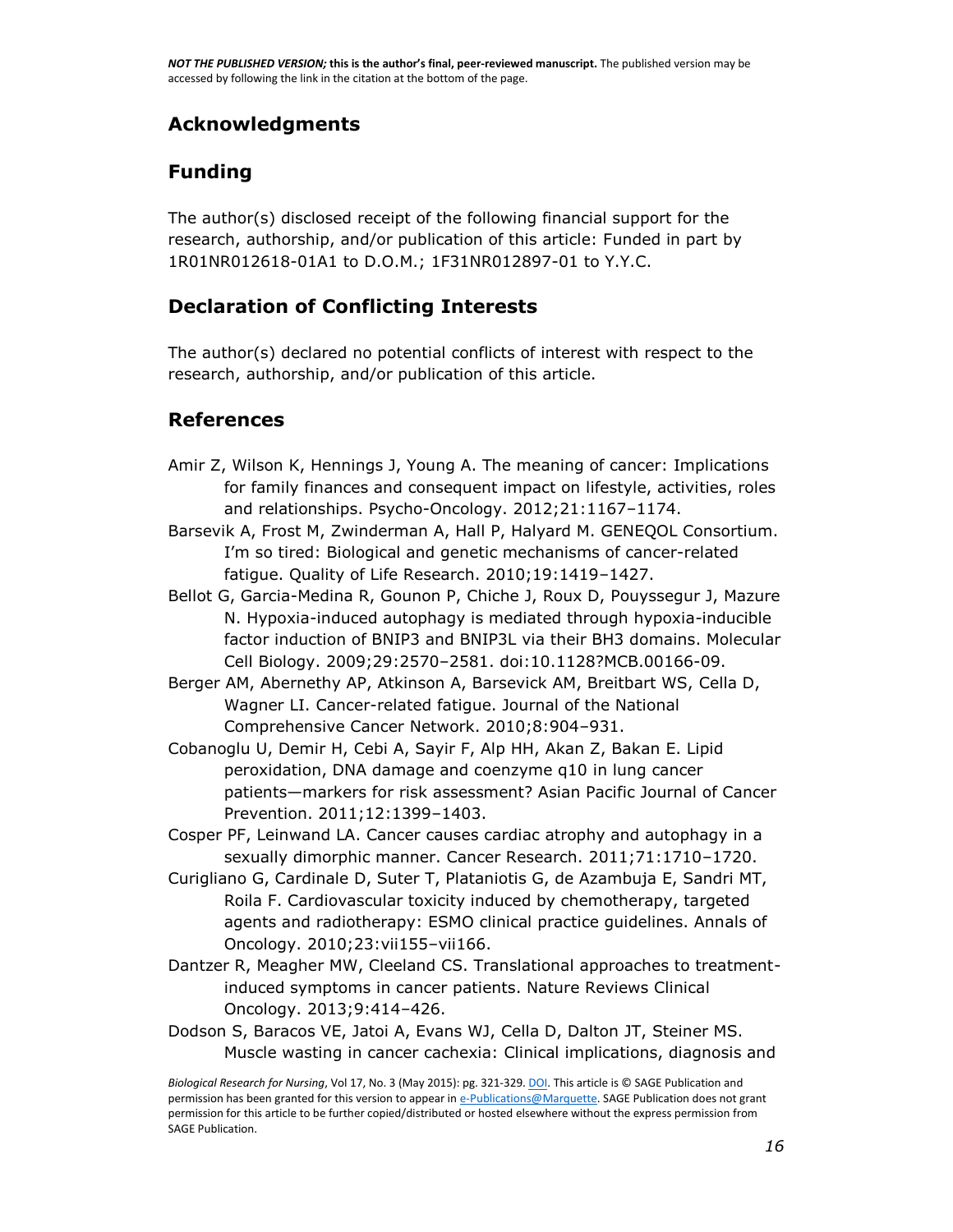emerging treatment strategies. Annual Review of Medicine. 2011;62:265–279.

- D'Orlando C, Marzetti E, Francois S, Lorenzi M, Conti V, di Stasio E, Bossola M. Gastric cancer does not affect the expression of atrophy-related genes in human skeletal muscle. Muscle Nerve. 2014;49:528–533. doi: 10.1002/mus.23945.
- El-Sheikh AA, Morsy MA, Mahmoud MM, Rifaai RA, Abdelrahman AM. Effect of coenzyme-Q10 on doxorubicin-induced nephrotoxicity in rats. Advances in Pharmacological Sciences, 2012. 2012 doi: 10.1155/2012/981461.
- Fearon K, Glass DJ, Guttridge DC. Cancer cachexia: Mediators, signaling, and metabolic pathways. Cell Metabolism. 2012;16:153–166.
- Foletta VC, White LJ, Larsen AE, Leger B, Russell AP. The role and regulation of MAFbx/atrogen-1 and MuRF1 in skeletal muscle atrophy. Pflügers Archiv: European Journal of Physiology. 2011;461:325–335.
- Fouad AA, Al-Sultan A, Refaie SM, Yacoubi MT. Coenzyme Q10 treatment ameliorates acute cisplatin nephrotoxicity in mice. Toxicology. 2010;274:49–56.
- Gilliam L, St Clair DK. Chemotherapy-induced weakness and fatigue in skeletal muscle: The role of oxidative stress. Antioxidants & Redox Signaling. 2011;15:2543–2563. doi: 10.1089/ars.2011.3965.
- Graves E, Ramsay E, McCarthy DO. Inhibitors of COX activity preserve muscle mass in mice bearing the Lewis lung carcinoma, but not the B16 melanoma. Research in Nursing and Health. 2006;29:87–97.
- Haroon E, Raison CL, Miller AH. Psychoneuroimmunology meets neuropsychopharmacology: Translational implications for the impact of inflammation on behavior. Neuropsychopharmacology Reviews. 2012;37:137–162.
- Isfort M, Stevens SC, Shaffer S, Jong CJ, Wold LE. Metabolic dysfunction in diabetic cardiomyopathy. Heart Failure Reviews. 2014;19:35–48. doi: 10.1007/s10741-013-9377-8.
- Liu L, Mills PJ, Rissling M, Florentino L, Natarajan L, Dimsdale JE, Ancoli-Israel S. Fatigue and sleep quality are associated with changes in inflammatory markers in breast cancer patients undergoing chemotherapy. Brain, Behavior and Immunity. 2012;26:706–713.
- Mantovani G, Madeddu C, Maccio A. Cachexia and oxidative stress: An innovative therapeutic management. Current Pharmaceutical Design. 2012;18:4813–4818.
- Marin-Corral J, Fontes CC, Pascual-Guardia S, Sanchez F, Olivan M, Argiles JM, Barriero E. Redox balance and carbonylated proteins in limb and heart muscles of cachectic rats. Antioxidants & Redox Signaling. 2010;12:365–380.

*Biological Research for Nursing*, Vol 17, No. 3 (May 2015): pg. 321-329[. DOI.](http://dx.doi.org/10.1177/1099800414543822) This article is © SAGE Publication and permission has been granted for this version to appear i[n e-Publications@Marquette.](http://epublications.marquette.edu/) SAGE Publication does not grant permission for this article to be further copied/distributed or hosted elsewhere without the express permission from SAGE Publication.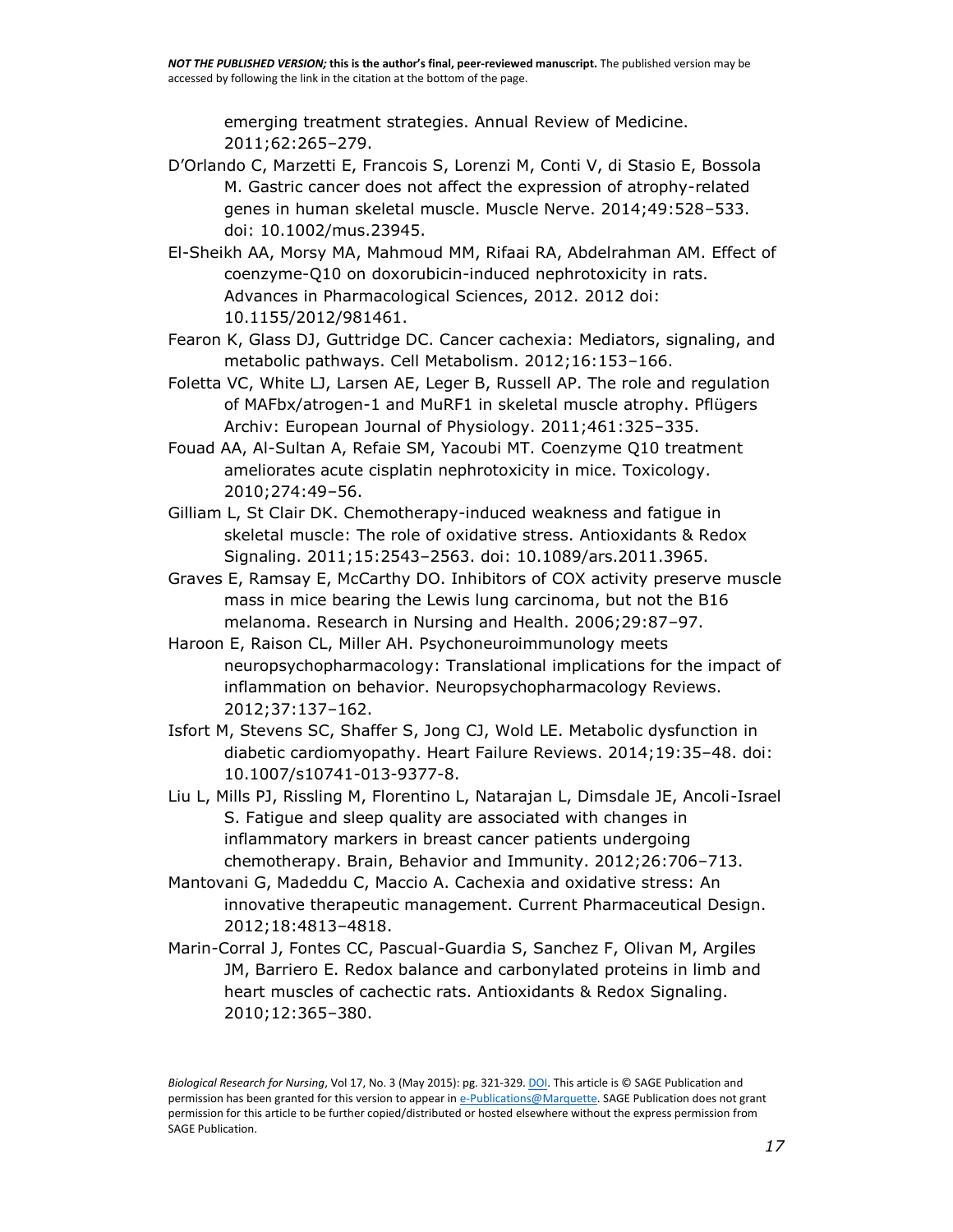- Martin L, Birdsell L, Macdonald N, Reiman T, Clandinin MT, McCargar LJ, Baracos VE. Cancer cachexia in tht age of obesity: Skeletal muscle depletion is a powerful prognostic factor, independent of body mass index. Journal of Clinical Oncology. 2013;31:1539–1547. doi: 10.1200/JCO.2012.45.2722.
- Mazevet M, Moulin M, Llach-Martinez A, Chargari C, Deutsch E, Gomez A, Morel E. Complications of chemotherapy, a basic science update. Presse Medicale. 2013;42:e352–e361.
- Minton O, Berger A, Barsevick A, Cramp F, Goedendorp M, Mitchell SA, Stone PC. Cancer-related fatigue and its impact on functioning. Cancer. 2013;119:2124–2130. doi: 10.1002/cncr.28058.
- Muhlfeld C, Das SK, Heinzel FR, Schmidt A, Post H, Schauer S, Hoefler G. Cancer induced cardiomyocyte remodeling and hypoinnervation in the left ventricle of the mouse heart. PLoS ONE. 2011;6:1–11.
- Munir F, Yarker J, McDermott H. Employment and the common cancers: Correlates of work ability during or following cancer treatment. Occupational Medicine. 2009;59:381–389. doi: 10.1093/occmed/kpg088.
- Murphy KT, Chee A, Trieu J, Naim T, Lynch GS. Importance of functional and metabolic impairments in the characterization of the C-26 murine model of cancer cachexia. Disease Models & Mechanisms. 2012;5:533–545.
- Murphy KT, Chee A, Trieu J, Naim T, Lynch GS. Inhibition of the reninangiotensin system improves physiological outcomes in mice with mild or severe cancer cachexia. International Journal of Cancer. 2013;133:1234–1246. doi: 10.1002/ijc.28128.
- Okayama T, Kokura S, Ishikawa T, Adachi S, Hattori T, Takagi T, Yoshikawa T. Antitumor effect of pretreatment for colon cancer cells with hyperthermia plus geranylgeranlacetone in experimental metastasis models and a subcutaneous tumor model of colon cancer in mice. International Journal of Hyperthermia. 2009;25:141–149.
- Owen JB, Butterfield DA. Measurement of oxidized/ reduced glutathione ratio. Methods of Molecular Biology. 2010;648:169–277. doi: 10.1007/978- 1-60761-756-3\_18.
- Palus D, Akashi Y, von Haehling S, Anker SD, Springer J. The influence of age and sex on disease development in a novel animal model of cardiac cachexia. International Journal of Cardiology. 2009;133:388–392.
- Pertl MM, Hevey D, Boyle NT, Hughes MM, Collier S, O'Dwyer AM, Connor TJ. C-reactive protein predicts fatigue independently of depression in breast cancer patients prior to chemotherapy. Brain, Behavior, and Immunity. 2013;34:109–119. doi: 10.1016/j.bbi.2013.07.177.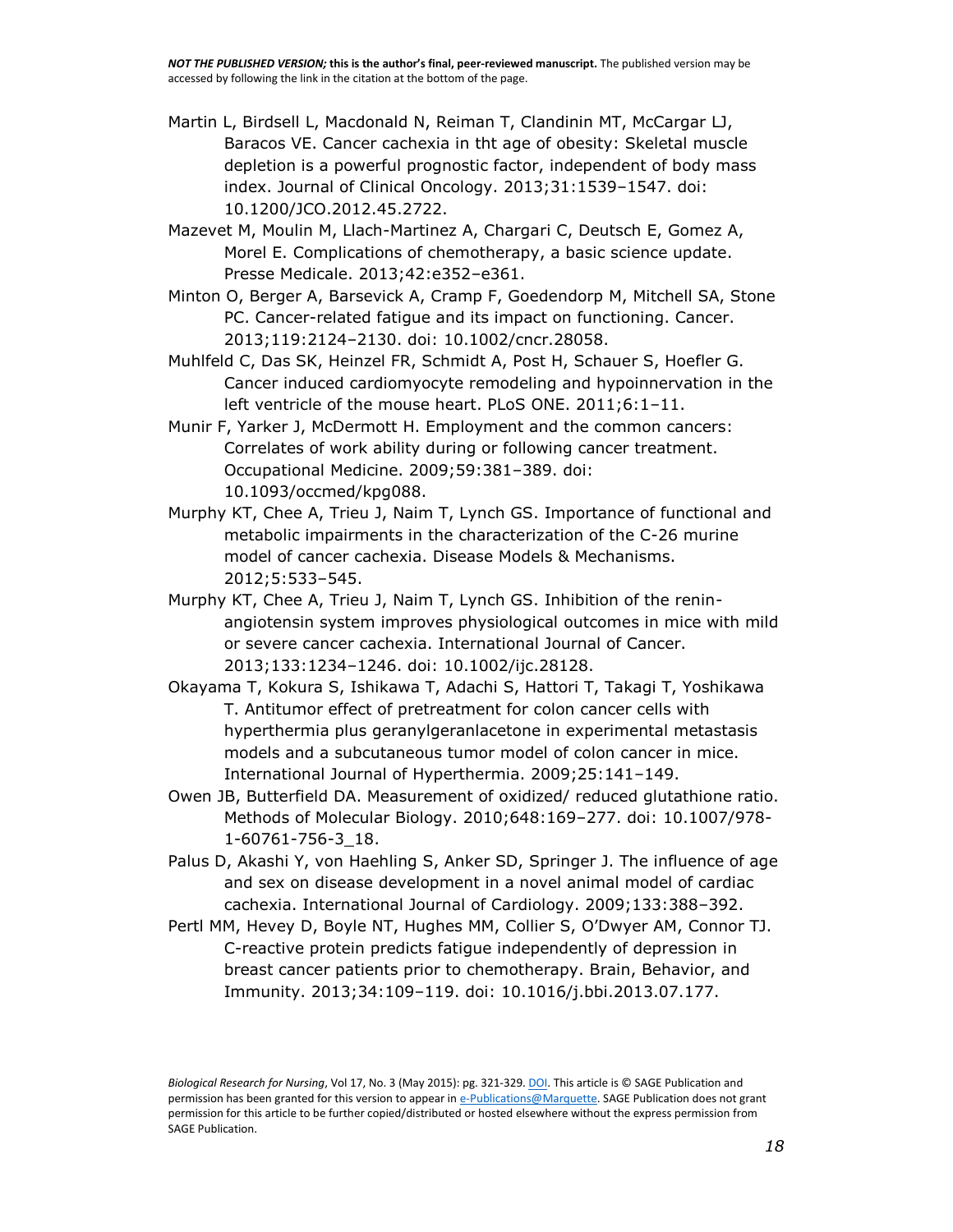- Rahman I, Kode A, Biswas SK. Assay for quantitative determination of glutathione and glutathione disulfide levels using enzymatic recycling method. Nature Protocols. 2006;1:3159–3165.
- Redon CE, Dickey JS, Nakamura AJ, Kareva IG, Naf D, Nowsheen S, Sedelnikova OA. Tumors induce complex DNA damage in distant proliferative tissues in vivo. Proceedings of the National Academy of Science (USA) 2010;107:17992–17997.
- Reid MB, Moylan JS. Beyond atrophy: Redox mechanisms of muscle dysfunction in chronic inflammatory disease. Journal of Physiology. 2011;589:2171–2179.
- Rusciani L, Proietti I, Rusciani A, Paradisi A, Sbordoni G, Alfano C, Lippa S. Low plasma coenzyme Q10 levels as an independent prognostic factor for melanoma progression. Journal of the American Academy of Dermatology. 2006;54:234–241.
- Saligan LN, Kim HS. A systematic review of the association between immunogenomic markers and cancer-related fatigue. Brain, Behavior, and Immunity. 2012;26:830–848. doi: 10.1016/j.bbi.2012.05.004.
- Sandri M. Protein breakdown in muscle wasting: Role of autophagy-lysosome and ubiquitin-proteasome. International Journal of Biochemistry & Cell Biology. 2013;45:2121–2129. doi: 10.1016/j.biocel.2013.04.023.
- Schmelzer C, Kubo H, Mori M, Sawashita J, Kitano M, Hosoe K, Higuchi K. Treatment with the reduced form of coenzyme Q10 decelerates phenotypic characteristics of senescence and induces a peroxisome proliferator-activated receptor-α gene expression signature in SAMP1 mice. Molecular Nutrition & Food Research. 2010;54:805–815.
- Shadfar S, Couch ME, McKinney KA, Weinstein LJ, Yin X, Rodriguez JE, Willis M. Oral Resveratrol therapy inhibits cancer-induced skeletal muscle and cardiac atrophy in vivo. Nutrition and Cancer. 2011;63:749–762.
- Silverman MN, Heim CM, Nater UM, Marques AH, Sternberg EM. Neuroendocrine and immune contributors to fatigue. PM & R. 2010;2:338–346.
- Sun YS, Ye ZY, Qian ZY, Xu XD, Hu JF. Expression of TRAF6 and ubiquitin mRNA in skeletal muscle of gastric cancer patients. Journal of Experimental & Clinical Cancer Research. 2012;31:81. doi: 10.1186/1756-9966-31-81.
- Suzuki J, Asakawa A, Amitani H, Nakamura N, Inui A. Cancer cachexia: Pathophysiology and management. Journal of Gastroenterology. 2013;48:574–594. doi: 10.1007/s00535-013-0787-0.
- Tian M, Asp ML, Nishijima Y, Belury MA. Evidence for cardiac atrophic remodeling in cancer-induced cachexia in mice. International Journal of Oncology. 2011;39:1321–1326.

*Biological Research for Nursing*, Vol 17, No. 3 (May 2015): pg. 321-329[. DOI.](http://dx.doi.org/10.1177/1099800414543822) This article is © SAGE Publication and permission has been granted for this version to appear i[n e-Publications@Marquette.](http://epublications.marquette.edu/) SAGE Publication does not grant permission for this article to be further copied/distributed or hosted elsewhere without the express permission from SAGE Publication.